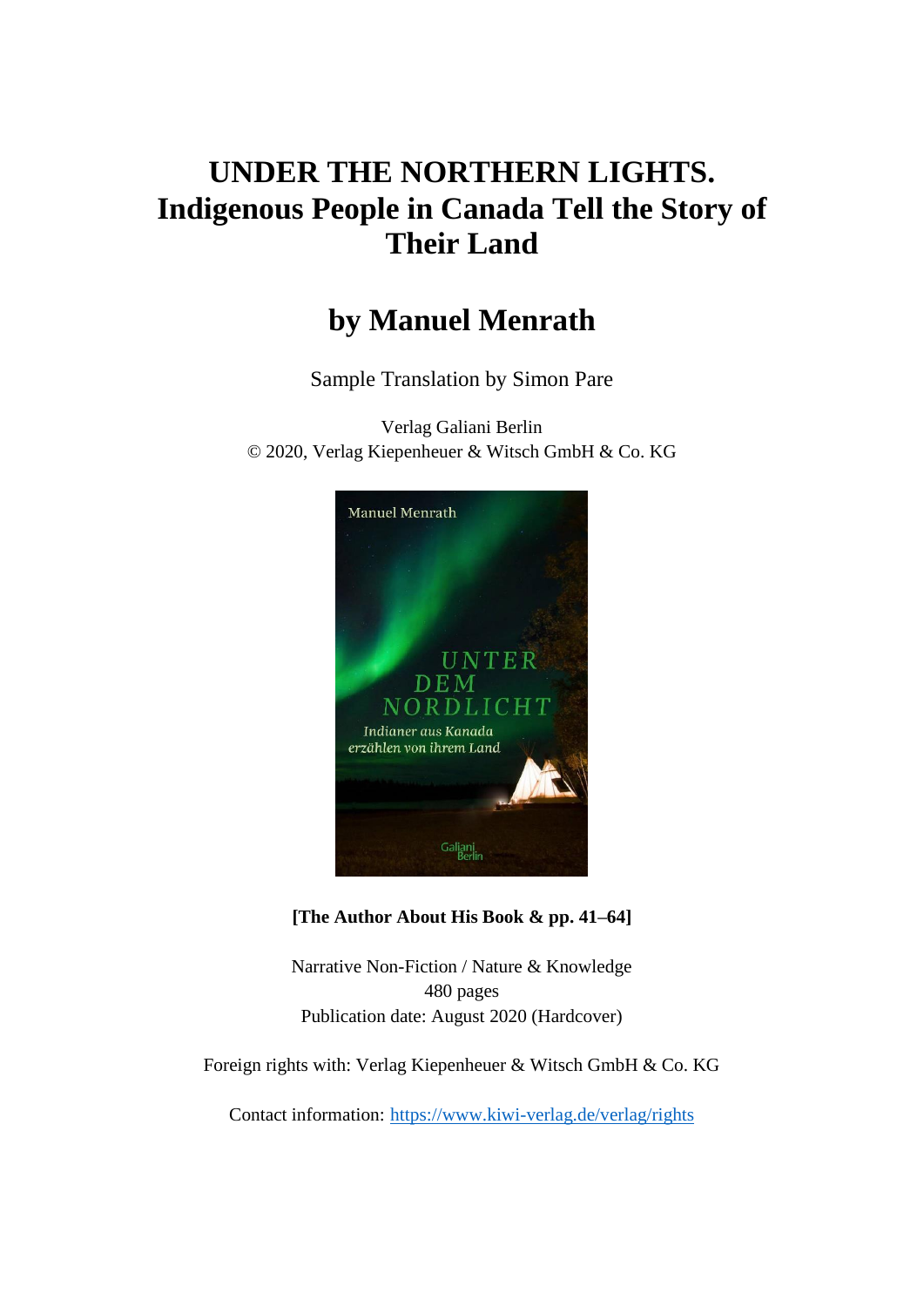## **The Author About His Book [not part of the original edition]**

'You don't find the stories,' the Indigenous film director Michelle Derosier told me on a walk. 'The stories find you.' Her words encapsulated something that I'd long struggled to put into words. It was a sunny morning in the summer of 2018. We were standing on a grassy rise in the Canadian city of Thunder Bay, with an inspiring view of the deep-blue Gitchi Gamie, as the Ojibwe call the sea-sized Lake Superior. Out in the bay lay Nanabush, the legendary Sleeping Giant. The gentle waves lapping at the peninsula made it look as if it was breathing. People began canoeing along its shoes thousands of years ago. Later, but still a long, long time ago, Cree and Ojibwe fished in rivers that ran through a boundless land until they flowed into Thunder Bay or the polar seas; they hunted in the thick forests, traded and celebrated great summer festivals.

These people were at one with the land. They lived on the back of a giant turtle surrounded by the ocean, and the turtle protected them. Then, however, mere generations ago, bearded men appeared out of nowhere, bringing with them metal tools and paddling in wooden boats far heavier than the Ojibwes' light birchbark canoes. Some Indigenous people jokingly referred to them as *wemitigowuk* people who row heavy wooden canoes. The waves on Lake Superior were a little choppier, but for a little while longer the surface remained calm.

The Ojibwe traded with the new arrivals and helped them through the harsh winters. However, people from the distant world kept coming and in everincreasing numbers. They proclaimed Indigenous lands their property and their new home. Strange men in black robes with glittering crosses on their chests journeyed out as far as the Arctic Ocean to visit the Cree. In their hands they bore a leatherbound object which opened. Inside were sheets marked with mysterious signs, like lines of charcoal splinters in the snow. They called it Holy Scripture, the recorded word of Gitchi Manitou, the Great Spirit.

Now the weather changed. The waves on Lake Superior swelled, surged and came crashing down again. A huge hurricane brewed up over Thunder Bay and unleashed a thunderstorm of unheard-of savagery. It raged across the great land, spreading devastation from coast to coast and into the Far North, the home of *wabusk*, the White Bear. The Indigenous people's world collapsed. Disease eradicated whole communities.

However, the drums, the heartbeat of Indigenous culture, never entirely stopped playing and its sound could soon be heard again. Secretly and hesitantly at first, but now it rings out everywhere, accompanied by traditional songs. The dances returned as well, more diverse and more colourful than before. The fragrance of the sacred medicine, a mixture of tobacco, sage, cedar and sweet grass, once more filled the air. Indigenous women, men and even children throughout the land spoke out,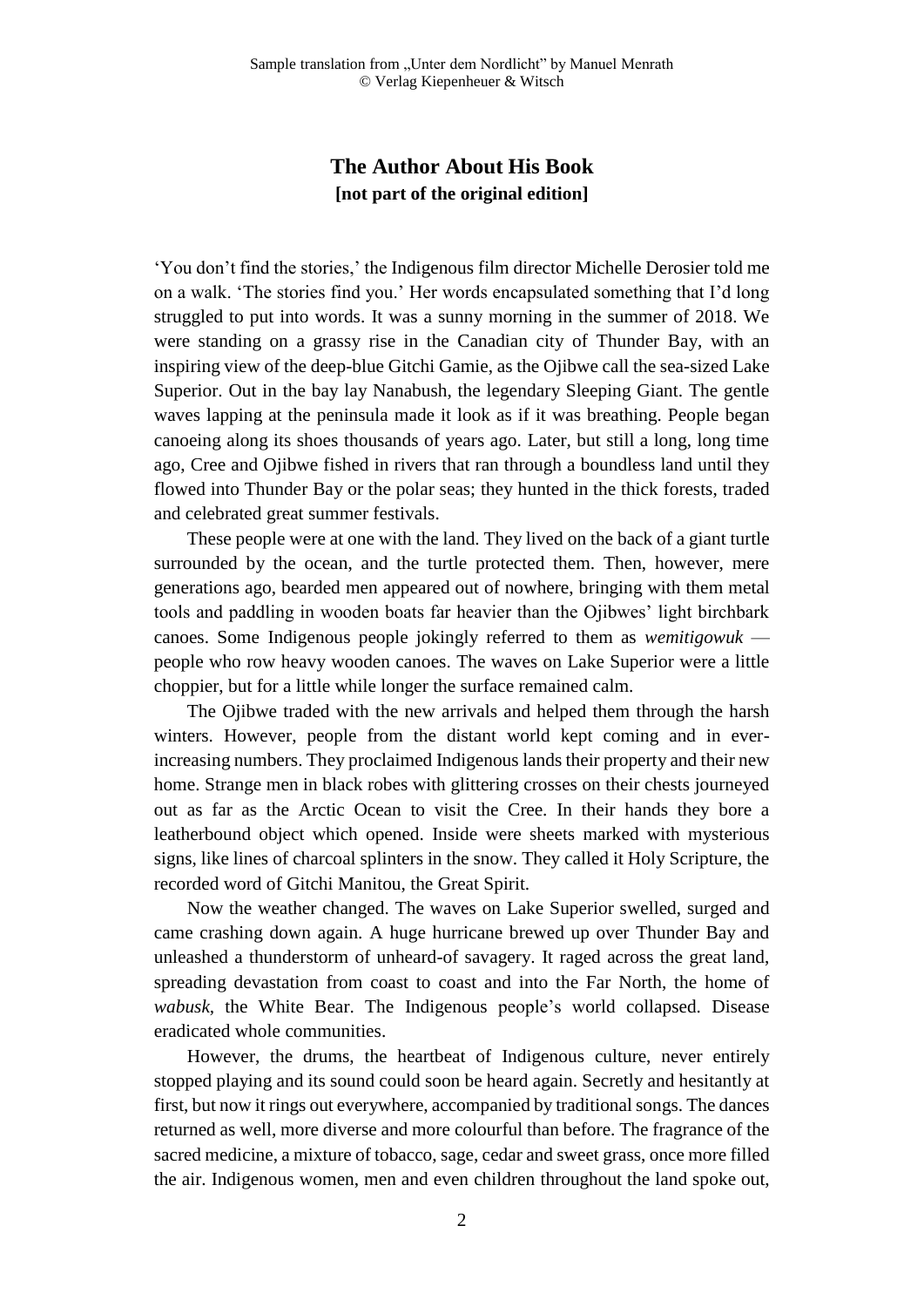demanding recognition and fighting for their rights. Artists from many different reserves began to paint, write poetry and prose and compose songs. What they had to say was shocking — it didn't match up to image of Canada so idolized and admired around the world.

Despite studying North American history for many years and travelling to the country several times, I had no knowledge of this other Canada. I'd never encountered Indigenous people on the Canadian tourist trail, nor did I know that the Indigenous people had long ago been driven out of the popular Banff and Jasper national parks. The Canadian world I had visited presented itself as a friendly multicultural nation, its roots overseas. Signs of the presence of Indigenous peoples were largely confined to museums or art galleries. I'd read many books about the state-funded and church-run residential schools where thousands of Indigenous children were forcibly assimilated, but I had no idea that these institutions were just the tip of the iceberg of a sophisticated colonial system whose impact has been so destructive that future generations of Indigenous people will still need to come to terms with it.

It was only when I set out to listen to Indigenous people in remote reserves in northern Ontario, accessible only by small plane in summer, that I gradually began to learn more about the dark side of Canadian history. In over 100 interviews they told me about how their ancestors had lived before the Europeans arrived and then established partnerships on an equal footing with them during the early years of the fur trade. This partnership lasted for a long time, but it steadily degenerated into a lopsided relationship to the white men's benefit.

Next, they explained how the Canadian state and the province of Ontario had ignored the sacred treaties they had signed to ensure that the land was shared for their mutual prosperity. They told of how the Canadians, without informing them, had built dams which flooded their lands scattered with holy sites and burial grounds. Paper factories began brazenly to clear-cut their forests and polluted the rivers with mercury. The Cree and Ojibwe who fished and drank from them fell sick. Many people died. Lastly, state officials flew seaplanes over their traditional territories to check whether they were complying with new national laws, confiscating people's nets and guns whenever they found someone hunting or fishing without permission. Indigenous people were even arrested and taken away by plane simply because they wished to continue to live off the land as their ancestors had done since time immemorial. Some never returned, and their grieving relatives never found out what had become of those deported. By the 1960s, hunger left the Cree and Ojibwe no choice but to settle in reserves where they received social welfare and food rations from the state, but fell into complete dependence.

In the 50 or so reserves spread over an area nearly the size of France in northern Ontario, the rates of suicide, child mortality, unemployment and poverty are several times higher than in non-Indigenous Canada. The situation is especially precarious in the more than 30 remote Indigenous communities without any connection to the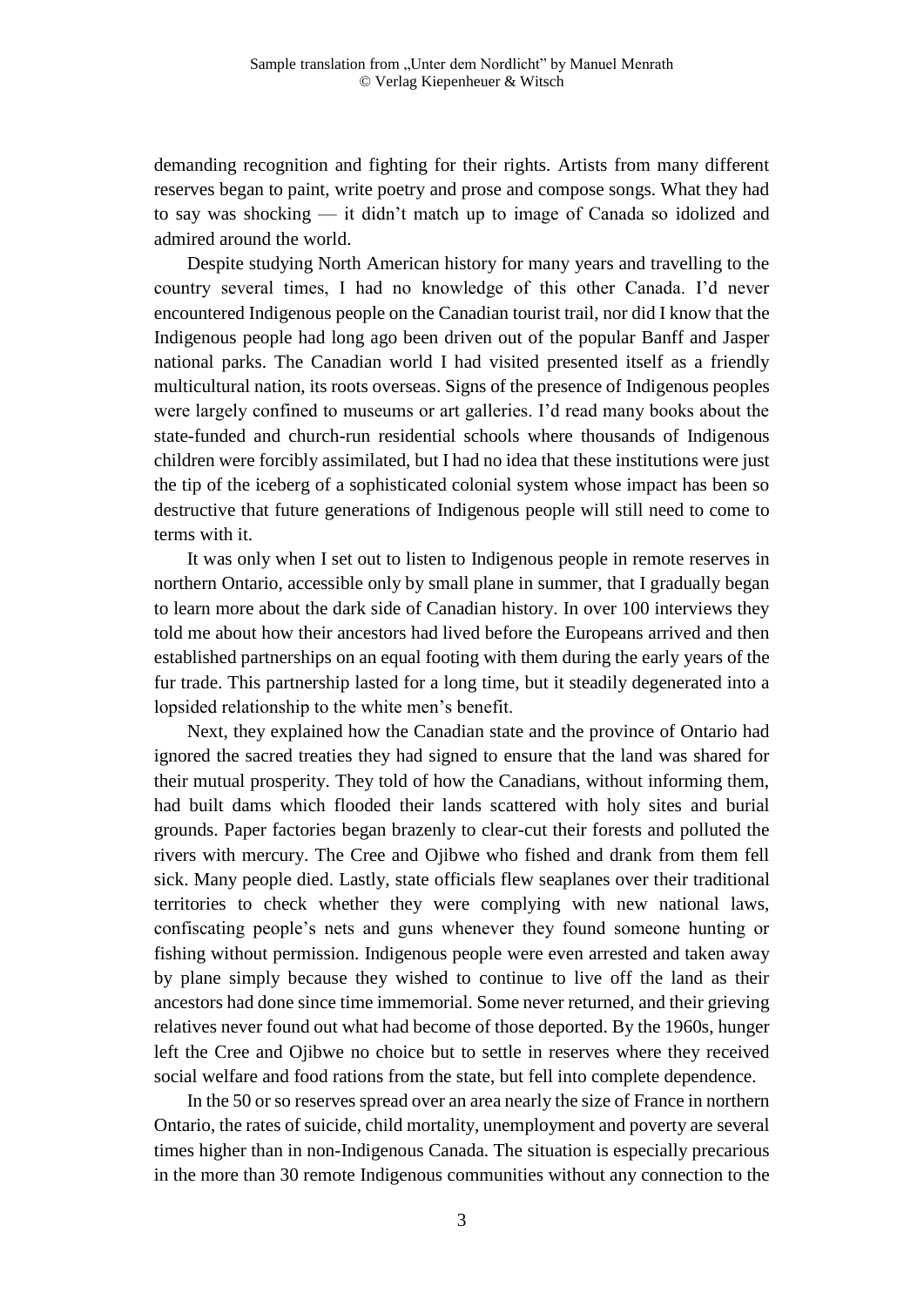Canadian road network. In the Cree reserve of Attawapiskat on James Bay, home to 2,000 inhabitants, nearly 100 children and young adults tried to take their lives between September 2015 and April 2016. Every family in the community has suffered at least one death by suicide, and the same is true of many other Indigenous settlements. Among the causes are a shortage of housing, a lack of future prospects, the transgenerational trauma of residential schools and the resulting drug and alcohol abuse. Most housing in the reserves is in a decrepit condition, the roads are dusty and potholed, and the water in many villages has to be boiled. None of this fits the prevailing image of Canada — indeed, it is more reminiscent of a Third World country. On the other hand, Canada has grown incredibly rich on minerals such as diamonds and gold extracted from the traditional Cree and Ojibwe lands.

Talking about my experiences with the people in Ontario's far north that summer morning with Michelle, a member of the Ojibwe nation, I also recalled the many wonderful aspects of those encounters. Never before had I been greeted with such hospitality. The Cree and Ojibwe welcomed me as a friend to their reserves, shared their food with me, showed me their land, took me hunting and fishing and, with their typical sense of humour, offered me deep insights into a world that had been previously hidden from me. I was allowed to make music, sing, dance and celebrate life to the full with them. Even though the pain caused by colonialism is deeply ingrained in them, many of them draw strength from the traditional lands around the reserve settlements. They are also filled with pride by the fact that despite all the state's attempts to extinguish all trace of Indigenous culture, they are still there.

Prior to 2015 I knew nothing about the Indigenous civilization of northern Ontario, which is 1,000 years older than the infant nation-state now known as 'Canada'. I happened to see a report about it on Swiss television. Curious to find out more about the history and culture of the Cree and Ojibwe, I contacted a young Indigenous woman from the Kasabonika First Nation who had appeared in the programme via Facebook. She told me about her life in the remote reserve and gave me some further pointers.

The following year, I travelled to Canada and met a large number of Indigenous people who put me in touch with the reserves in the north. Soon I was on board a small plane, heading into unknown territory. My journey took me, among other places, to Fort Severn, Kitchenuhmaykoosib Inninwug, Muskrat Dam, Sandy Lake, Fort Albany and Attawapiskat. There I talked to elders, medicine men and women, chiefs, councillors, survivors of residential schools, artists, filmmakers, musicians, authors, activists, women, men and young people. Often, I simply sat and listened for hours. That's how their stories found their way into this book.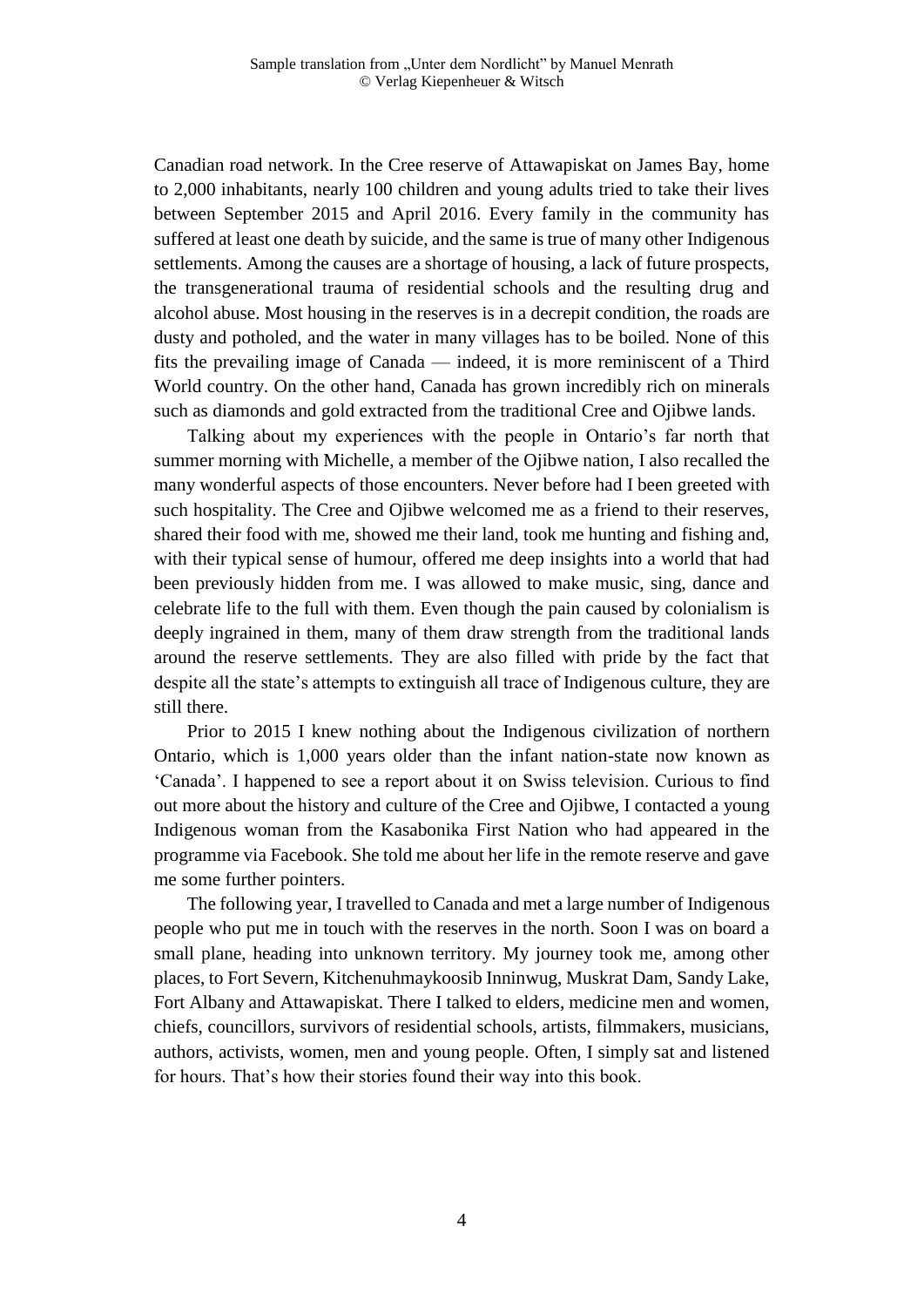### **Chapter 2: pp. 41–64**

#### $\triangleleft^{\circ}P$

## ASKI *Land*

At first light O-ma-ma-ma, Mother Earth, gave birth to the spirit beings of the world. Her firstborn is the mighty Binay-sih, the thunderbird. He protects the other land animals from Genay-big, the mysterious and destructive sea serpent. The second creature O-ma-ma-ma brought into the world is Oma-ka-ki, the frog, who can weave magic and makes sure that the world's insects do not get out of control. The thirdborn is called Wee-sa-kay-jac, a superhuman Indigenous person endowed with magic powers. He can assume the guises of other creatures. O-ma-ma-ma's fourthborn is Ma-heegun, the wolf. He often roams the forests with his elder brother Wee-sa-kay-jac, and they have many adventures together. After Ma-heegun comes Amik, the beaver. Next, O-ma-ma-ma gave birth to the fishes, the grass, the trees and the stones. For a very long time, only spirit beings and animals lived on the Earth.<sup>34</sup>

Then all of a sudden, the rivers and lakes began to rise, flooding the forests. Some animals thought they had angered O-ma-ma-ma. Others believed that Mishipizhiwin, an underwater cat resembling a lynx, had dug a hole in the bottom of a large lake, piercing the Earth's watery core, and that O-ma-ma-ma would bleed to death. Most creatures drowned, but some birds and land animals found shelter on a small island where Wee-sa-kay-jac lived. Together they built a large canoe. The beavers felled trees, muskrats tied the trunks together with root twine and the frogs caulked the gaps with hard mud. The birds built a gigantic nest in the canoe so that everyone would be comfortable, and Wee-sa-kay-jac erected a protective roof over it. The incessant rains soon flooded the island, and the waters carried the canoe out into the ocean. For many years, the animals and Wee-sa-kay-jac drifted on the stormy seas.<sup>35</sup>

<sup>34</sup> Carl Ray, James R. Stevens: *Sacred Legends*, Newcastle 1995, pp. 20-1.

<sup>35</sup> Ibid. p. 23.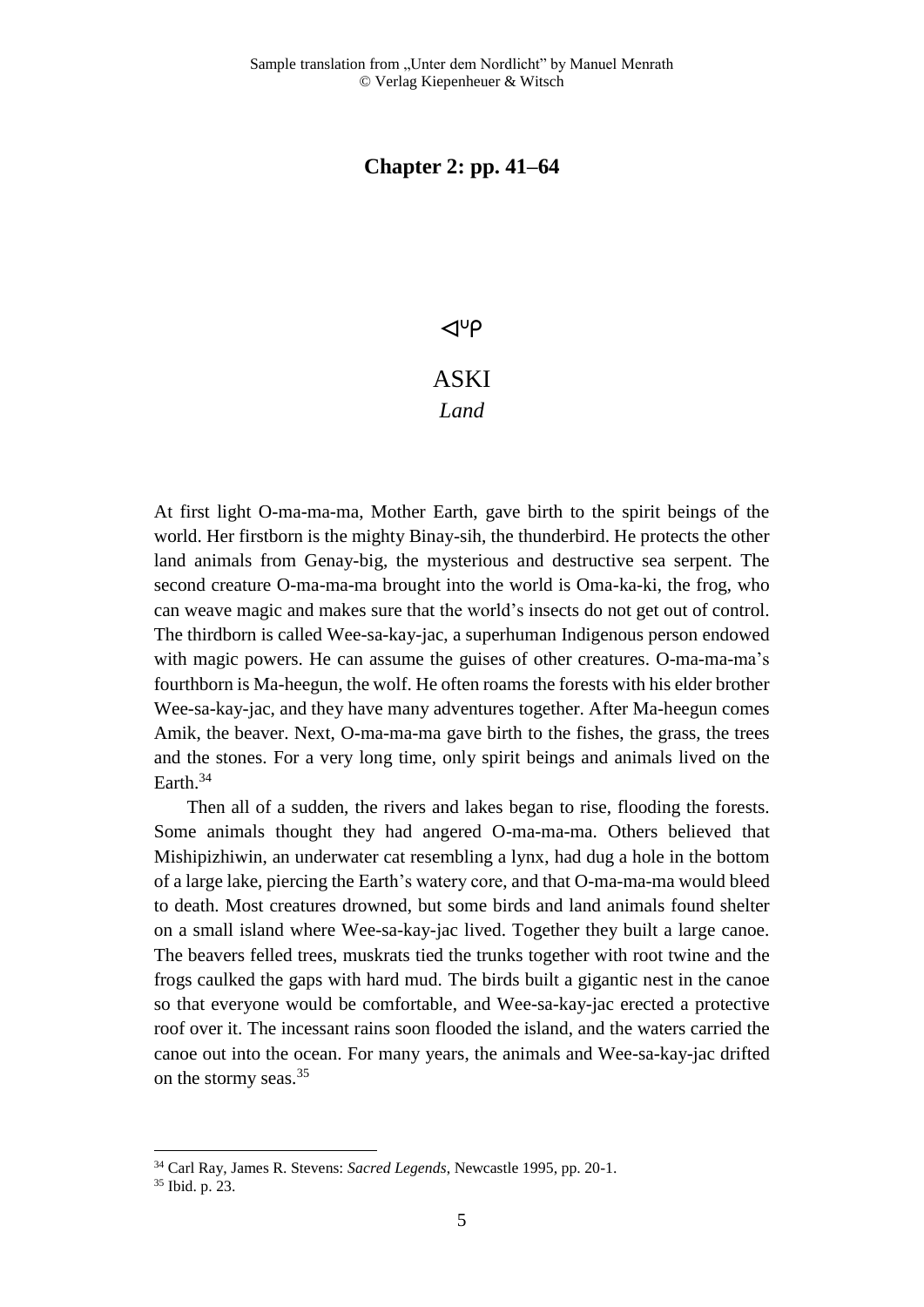One day, the rain stopped and the wind abated. Wee-sa-kay-jac realized with horror that he had forgotten to bring along a lump of earth to create the world anew. Someone therefore had to dive down to the bottom of the sea and fetch some clay. First, he sent Gitchi-Amik, the giant beaver. When the beaver returned lifeless and with no earth, Wee-sa-kay-jac pulled it back into the canoe. Next, he asked Ningig, the otter, but it couldn't reach the bottom either and drowned. Finally, Wee-sakay-jac sent Wa-jusk, the muskrat. After some time, it too came floating to the surface of the water, and Wee-sa-kay-jac pulled it into the canoe. As it lay there motionless, he saw that it had a small amount of clay stuck between its tiny paws. Rejoicing, Wee-sa-kay-jac brought the three divers back to life. Then he boiled the clay in a pot until it spilled over the side of the canoe into the sea and formed into land. $36$ 

The next day, Wee-sa-kay-jac asked Geen-go-hongay, the wolverine, to travel the world and see how much it had grown. When it returned after two days, Weesa-kay-jac knew that the Earth was still too small, so he boiled up more clay and added it to the land. Geen-go-hongay set out again. This time it took somewhat longer for the exhausted animal to come back. Still Wee-sa-kay-jac was not satisfied, and so he boiled up some more clay and sent the wolverine out again. This time it didn't come back. The world was big enough. $37$ 

After all the animals had left the canoe, Wee-sa-kay-jac began to dream of creatures identical to himself. They sang and danced and beat the drums. Waking the next morning, he decided to create these people. He took a portion of the remaining clay from the pot and crafted the first human being on the shell of Misqua-day-sih, the turtle. This human was black, and Wee-sa-kay-jac didn't recognize him as Indigenous, so he let him be carried off on the wind across the great blue water to an unknown land. Taking another piece of clay, Wee-sa-kay-jac moulded it on the turtle's back. This time, it was a pale and unhealthy-looking human that took shape. This one didn't look like an Indigenous person either, and he hurled him over the wide waters. He shaped the last lump of clay with the utmost care. The human being that emerged this time had olive-brown skin. Wee-sa-kayjac was satisfied.<sup>38</sup> This is how he created the Indigenous people on the great turtle island. Yet Wee-sa-kay-jac didn't only protect them, he also made all kinds of mischief with them. He could behave intelligently and play dumb, he was good and evil, had strengths and weaknesses, and showed himself to be honest one minute and sly the next. Wee-sa-kay-jac embodied all of life's contradictions and he passed these on to humans.<sup>39</sup>

a<br>B

<sup>36</sup> Ibid. pp. 23-4.

<sup>37</sup> Ibid. p. 24. An alternative version of this myth can be found in: James R. Stevens (ed.): *Legends from the Forest. Told by Chief Thomas Fiddler*, Newcastle 1999, pp. 22-3.

 $38$  Ibid. pp. 24-5.

<sup>39</sup> See Stevens (1999): Legends from the Forest, p. 17.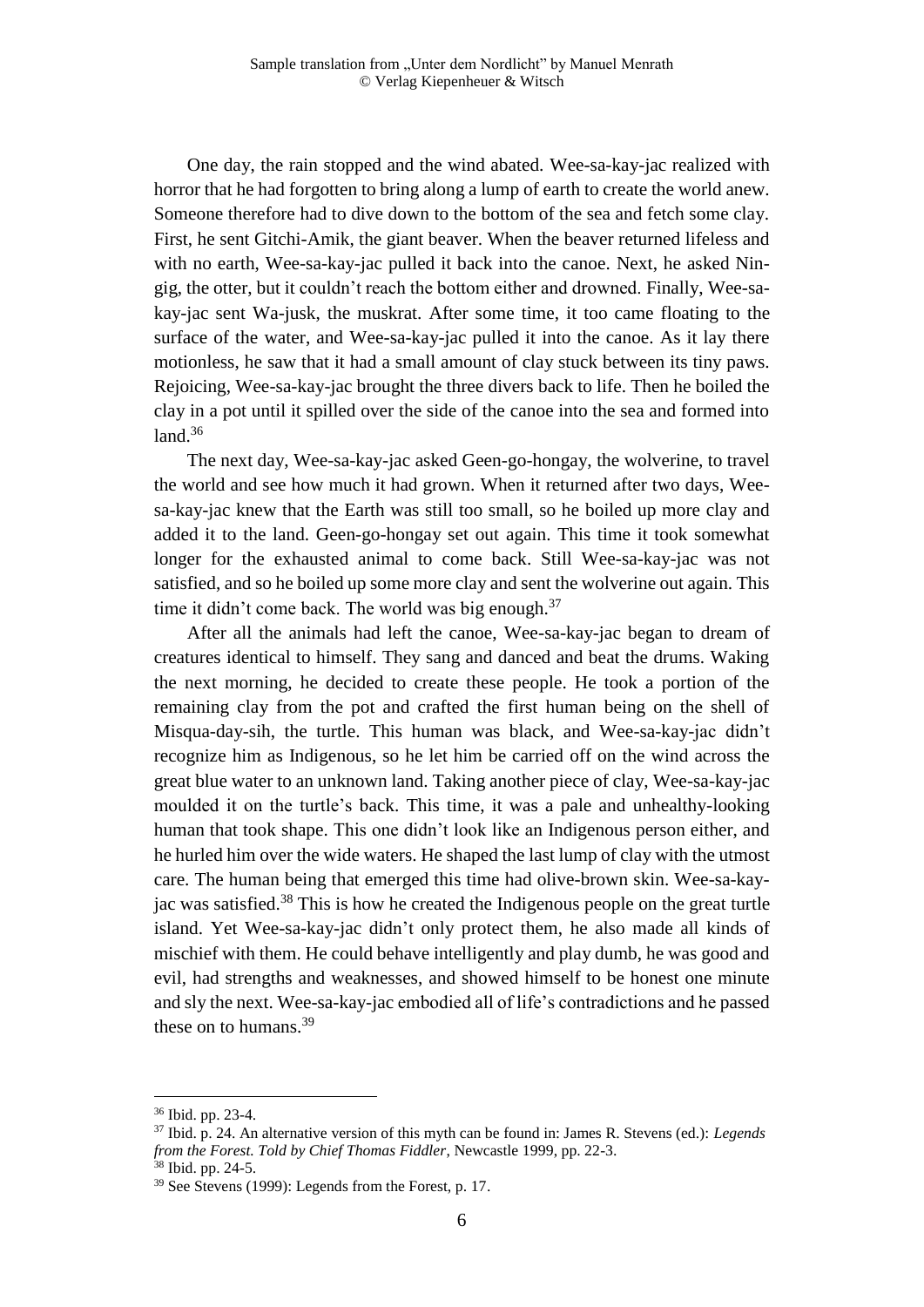While some regions of the great turtle island were still uninhabited, two friends, a man and a woman, were walking across a never-ending plain when they met Ehep, the giant spider, who asked them, 'Where are you going?'

'We're looking for a place to live.'

'There's a place down there,' Ehep said, pointing it out. 'It's a big land. In winter it snows and gets very cold. In the summer it rains and gets very hot. But it is a very good land.'

The giant spider offered to take them there and let them climb into a basket woven from her thread. However, she warned them: 'When I lower you down, don't look over the rim of the basket until it has settled on the ground. If you do, there will be danger. Keep your heads down until you have landed.'

The man and the woman were gliding down to earth in the basket. It seemed to take for ever and so one of them stuck their head over the rim to see how far there was left to go. Their journey ended suddenly in an eagle's nest at the top of a tall tree. To their horror the two of them saw that the trunk below the nest had no branches: it was impossible to climb down and too high to jump to the ground. They cried for help to a group of caribou they spied in the distance, but the caribous told them they couldn't climb and continued on their way. Next, a bear came shuffling up and they appealed to it too. It looked up briefly and sauntered off, uninterested. Finally, a wolverine appeared. In despair, they called to it, begging it to fetch them down from the tree. Without a moment's hesitation it clambered up the trunk and carried them safely to the ground, one after the other.

They thanked the animal and were overjoyed that they had at last arrived in their new homeland. They worked out how to survive in this land and had children who in turn had children of their own. Soon their descendants were living everywhere. They worshipped and thanked the Creator for entrusting them with this wide, open land, settled down and took care of all the creatures who provided them with food. This is the story the people known nowadays as the Cree and the Ojibwe have been telling for many generations.<sup>40</sup>

#### *Where the silence talks*

'No!' said Chris Koostachin, the deputy chief of Fort Severn on Hudson Bay.

a<br>B

I had asked whether I could interview him today but wouldn't let it go. 'Or maybe tomorrow?'

The taciturn, powerfully built man, whom his friends call Night Owl, shook his head again.

<sup>40</sup> See Marj Heinrichs & Dianne Hiebert, with the People of Trout Lake: *We Are One with the Land. A History of Kitchenuhmaykoosib Inninuwuw*, Kelowna 2007, p. 21; O C C C (ed.): *Nishnawbe Aski Nation. A History of the Cree and Ojibway of Northern Ontario,* Timmins 1986, pp. 1-3; Louis Bird: *Ehep Legend*, www.ourvoices.ca/filestore/pdf/0/0/2/4/0024.pdf (06.03.2020).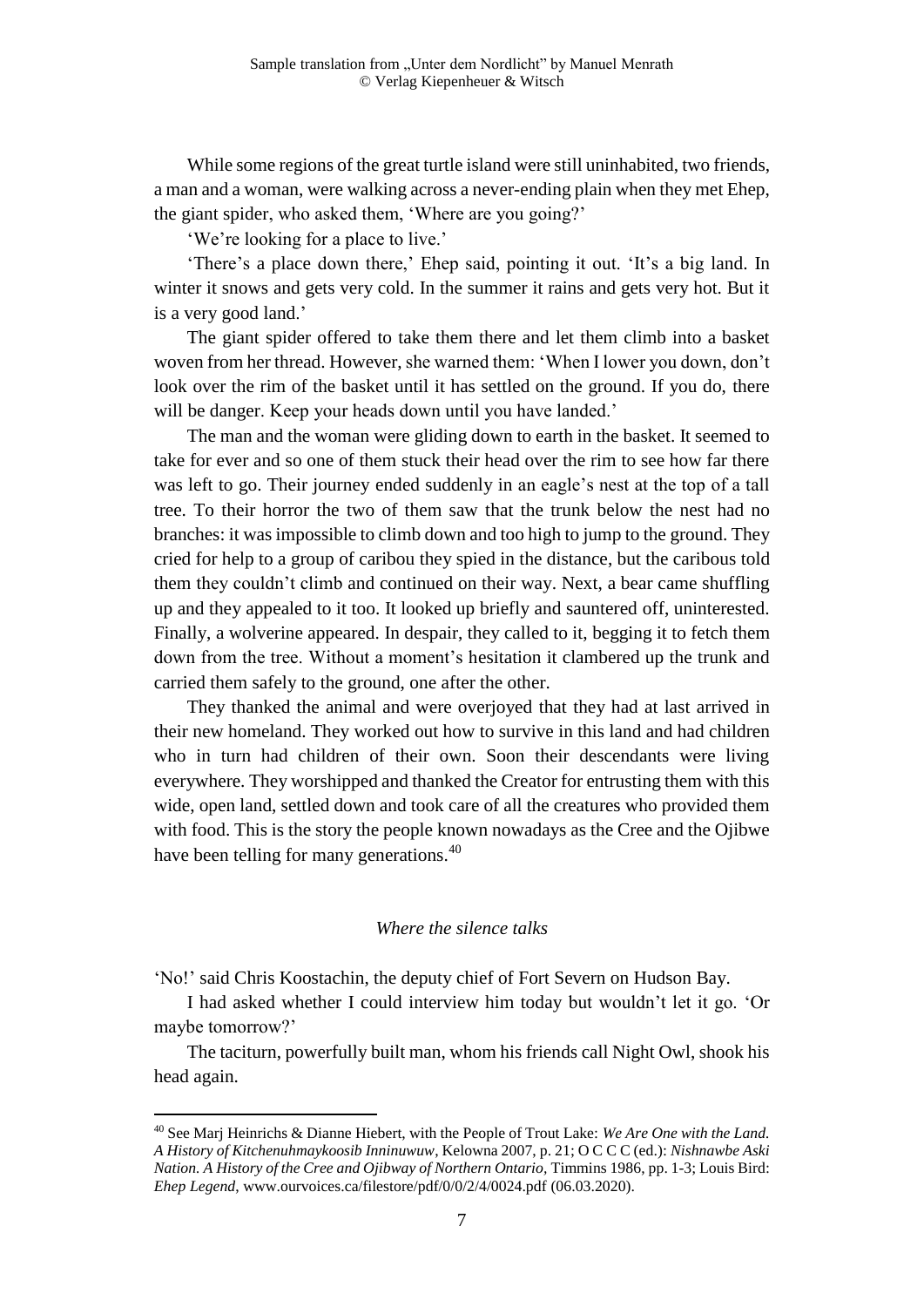'The day after?'

'No, never!'

I'd already interviewed the chief and the other councillors at the Band Office, but it was important to talk to the deputy chief too, so I begged, 'Come on, Chris, you're the second most important man in this village, and I've travelled thousands of miles from Switzerland specifically to interview you.'

'No!'

I would just have to suck it up.

After a brief pause, he asked, 'What are you doing on Saturday?'

'An interview with you?' I said jokingly.

'No, but if you don't have anything else to do, I'll take you out into the country. Be ready before dawn and wear something warm and waterproof.<sup>'41</sup>

On that 12 August 2017 the sun was already up, but it was still early when there was a knock on my door. Chris had parked a quad bike outside my lodgings and was heading back to his house, leaving the engine running. I rushed out and climbed on it without any idea how to handle the thing. I can ride a motorbike, but I couldn't figure out the quad first off, so I called after Chris. He came trudging back and explained somewhat sullenly how to work the gears.

When I'd parked at the end of his drive, he pressed a rifle into my hand and said, 'You can at least shoot though, right? There are lots of polar bears out there and you might need to let off the odd warning shot.'

Feeling a little queasy, I nodded. I'd done a lot of shooting during my military service, albeit only ever with a pistol. Chris fastened the gun to the bonnet of my quad, then slung his rifle over his shoulder, got onto his machine and roared off. I followed him up the dusty gravel track towards Hudson Bay.

When we had crossed the tree line, Chris surprised me by taking a left turn, drove down a steep slope and forded a shallow river. I did the same, trying to keep up with him. The unfamiliar machine was more to my liking now I'd got more of a feel for it. We headed across country along the shores of Hudson Bay, through bushes and the marshy tundra grassland. Never before had I seen such a sweeping, deserted, grand landscape without a single road running through it. It was not at all monotonous, and everywhere I looked I saw species of plants and birds I didn't recognize.

All of a sudden, Chris stopped and got off his quad. When I pulled up alongside, he pointed to some huge tracks on the muddy ground. I put my foot alongside one of the prints — there was room for three of my rubber boots inside it.

We drove a little further into the interior until we caught sight of a polar bear on a small hillock. My heart was racing. It was huge!

a<br>B

<sup>&</sup>lt;sup>41</sup> The following remarks are based on my diary entry on 13.08.2017.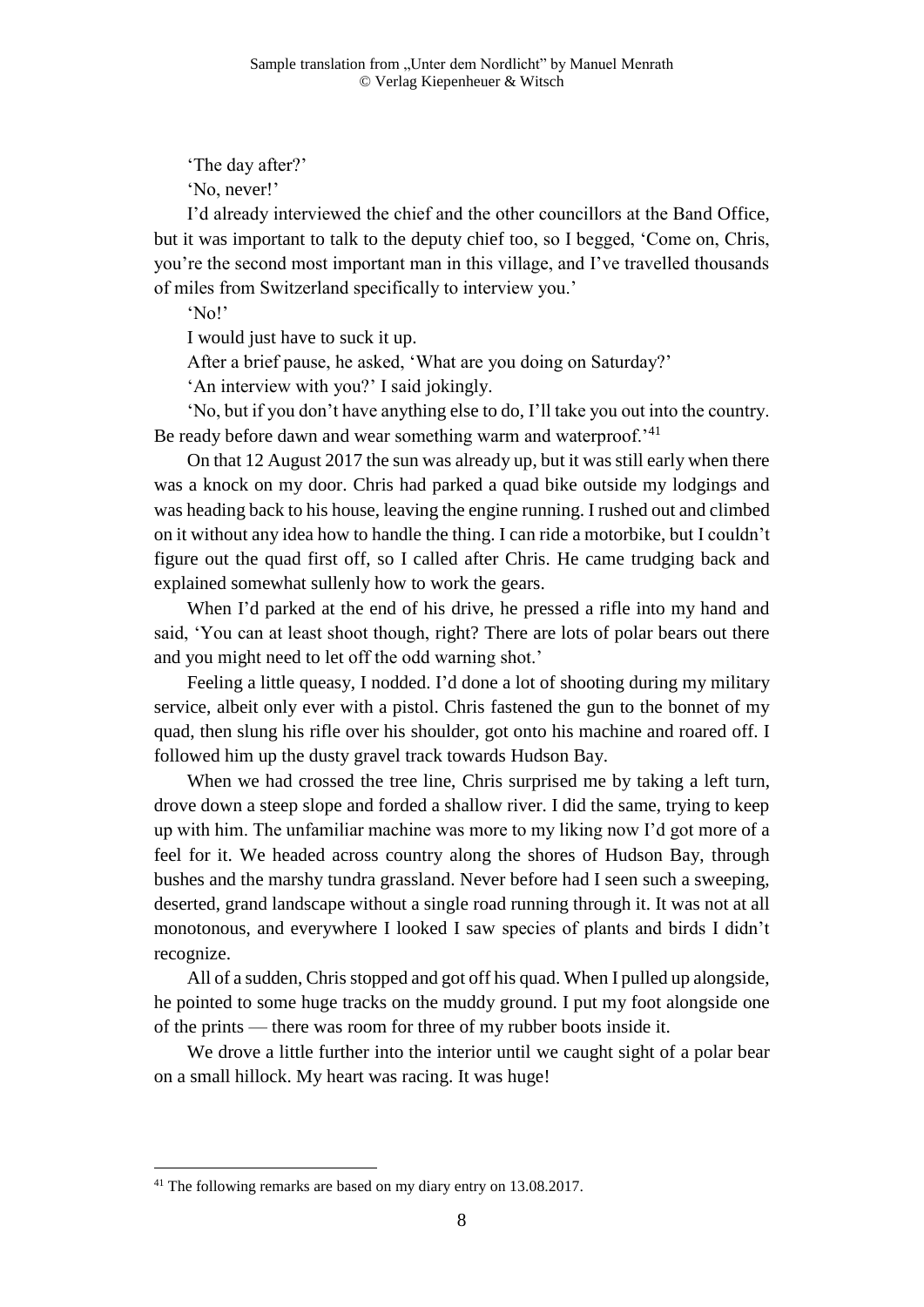Calmly, Chris said, 'We won't go any closer. You'll see more along the way. They wait by the coast until the fall when the bay freezes over and they can hunt seals again.'

I didn't need asking twice not to get any closer. The bear caught our scent and craned its neck. I put the quad into reverse. Chris gave a signal, and the huge predator laid down peacefully. The *wabusk*, as the Cree call these white bears, was a male weighing a hundred kilos. We saw over thirty more of them on our long trip, including mothers with their young. They were all well fed because the previous winter had been long, Chris told me. Yet he also pointed out that global warming endangered these animals because short winters left them too little time to hunt.

Almost 70 miles west of Fort Severn, we took a break by a river mouth. I hadn't often heard Chris speak, but now he told me about his childhood.

'We used to come out here in canoes to hunt caribou. I was a good runner and so the hunters would get me to beat. A few other lads and I would drive the herd towards them. We'd spend a few days in this area each time. When we'd killed enough animals, we'd take the meat and skins back to Fort Severn.'

After we had eaten our sandwiches, we drove on. Christ stopped from time and time and at each spot he told me about past events there. They were stories about his father, his grandparents and older ancestors. I could sense the land opening up and talking to me through Chris's words. What seemed at first sight to be untouched, endless wilderness abounded in memories, myths and legends. For millennia it had been home to a civilization about which I knew nothing.

Chris cast his fishing line into crystal-clear stream. He immediately got a bite and within a very short space of time, Chris had caught twenty more fish. 'We've got enough to eat now, with some left over for the family,' he said.

As we packed the fish away, he added pensively, 'If someone ever finds gold upriver, then this paradise is done for.'

His words cut me to the quick. It brought the whole problem facing the Indigenous peoples of Canada home to me, all at once. By now the sun was low on the horizon. With it on our backs, we drove back to Fort Severn, passing the polar bears again, their coats shimmering red in the evening light. It became clear to me why Chris was nicknamed Night Owl when darkness fell. I could hardly see a thing, but he navigated a safe path through the tundra dotted with bushes, rivers and lakes. I was happy to be able to follow his rear lights, as I'd have been lost on my own.

Arriving back at the village around midnight, Chris said, 'I think you now know why I showed you the land. This reserve is like a prison, but out there is real life, our stories and our ancestors. If you only do interviews in the village without ever seeing the land, you'll never understand who we really are.'

On this trip Chris Koostachin had shown me what the Cree and Ojibwe mean when they say that they are one with *aski*, the land. Since time immemorial, it has been the bedrock of their civilization and the wellspring of their culture. They believe the Creator entrusted it to them to look after and pass on intact to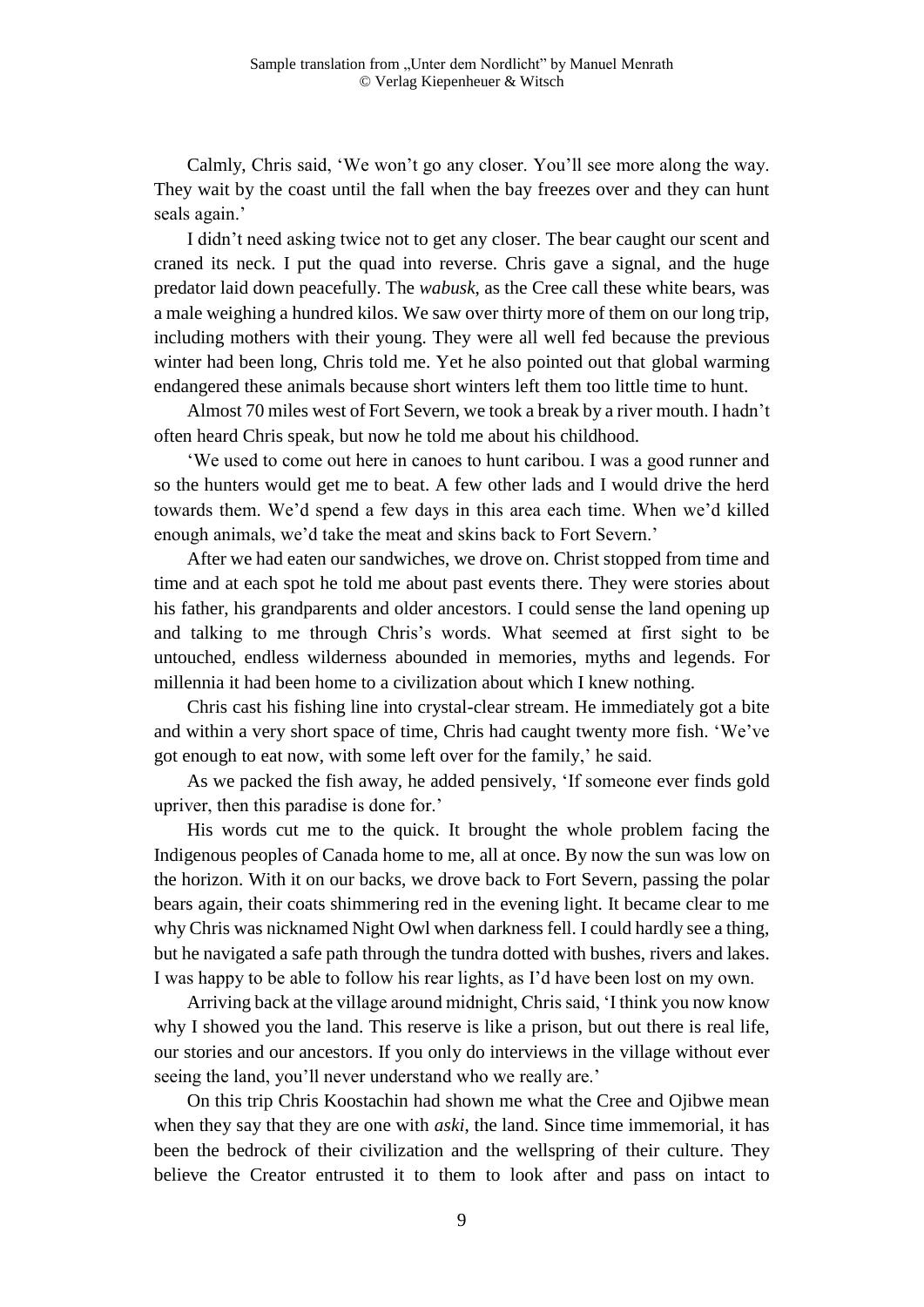generations unborn, which is why they can neither own nor sell it. Interviewing Indigenous people later, I noticed how often they mentioned the land. People in other reserves took me out to their hunting grounds too. When I was out there with elders, they would occasionally describe what the world looked like before the Europeans arrived. In such moments the land became a giant history book from which they read aloud. Often, however, they said nothing and just let me listen to the land.

The former chief Edmund Metatawabin, whose striking autobiography *Up Ghost River* I'd read, picked me up on the morning of 4 September 2017 from the airfield at Fort Albany First Nation on James Bay. He seemed even more taciturn than Chris Koostachin.

He first took me to my lodgings to drop my bags. When we got there he said, 'You need good shoes, a warm jacket and enough water.'<sup>42</sup> Getting back into his car, I had no idea what he had planned.

We drove through the village and parked a little way outside, next to a log cabin in a forest clearing. Ed handed me a cool box and a couple of axes.

'Put those in the boat at the jetty!'

I had to guess where the landing stage was because I hadn't yet caught sight of the Albany river, so I strode off along a track. Through the bushes I soon spied two boats down by the bank. I loaded everything into the one with a few ropes lying in the bottom. Ed came down with a petrol canister and a chainsaw, motioned to me to take a seat in the front of the boat and started the engine. We chugged through dark forested countryside and past river islands to James Bay. Shortly before the river mouth, Ed steered the boat into a side channel and cut the engine. It was beautiful. We sat there without talking and drifted, rocking gently, past the reeds. Patches of bright-blue sky peeked through the low-hanging clouds. From here and there came the jabber of some waterfowl or other. An eagle wheeled in the distance. After a while, Ed started the engine again and took us back to the main stream.

We moored and climbed up the bank. When we got to the top, Ed said, 'We'll leave our jackets here. It's pretty warm in there.'

It felt almost tropical in the forest. Eventually we reached a clearing with two huts at its edge. I assumed this was Ed's family's camp. A little further on was a viewing platform. We clambered up the ladder and looked out far over the land. Before us lay a patch of lush meadow around a large pond. Ed climbed down without a word, leaving me on my own. The view was breathtaking. The silence was broken only intermittently by the odd flying insect, the twittering of birds or the crack of a branch in the distance. I began to dream with my eyes open and saw a black bear making its way through the grass. Next, a large-antlered moose emerged from the undergrowth to drink at the watering point. Two Cree hunters

a<br>B

 $42$  The following remarks are based on my diary entry on 04.09.2017.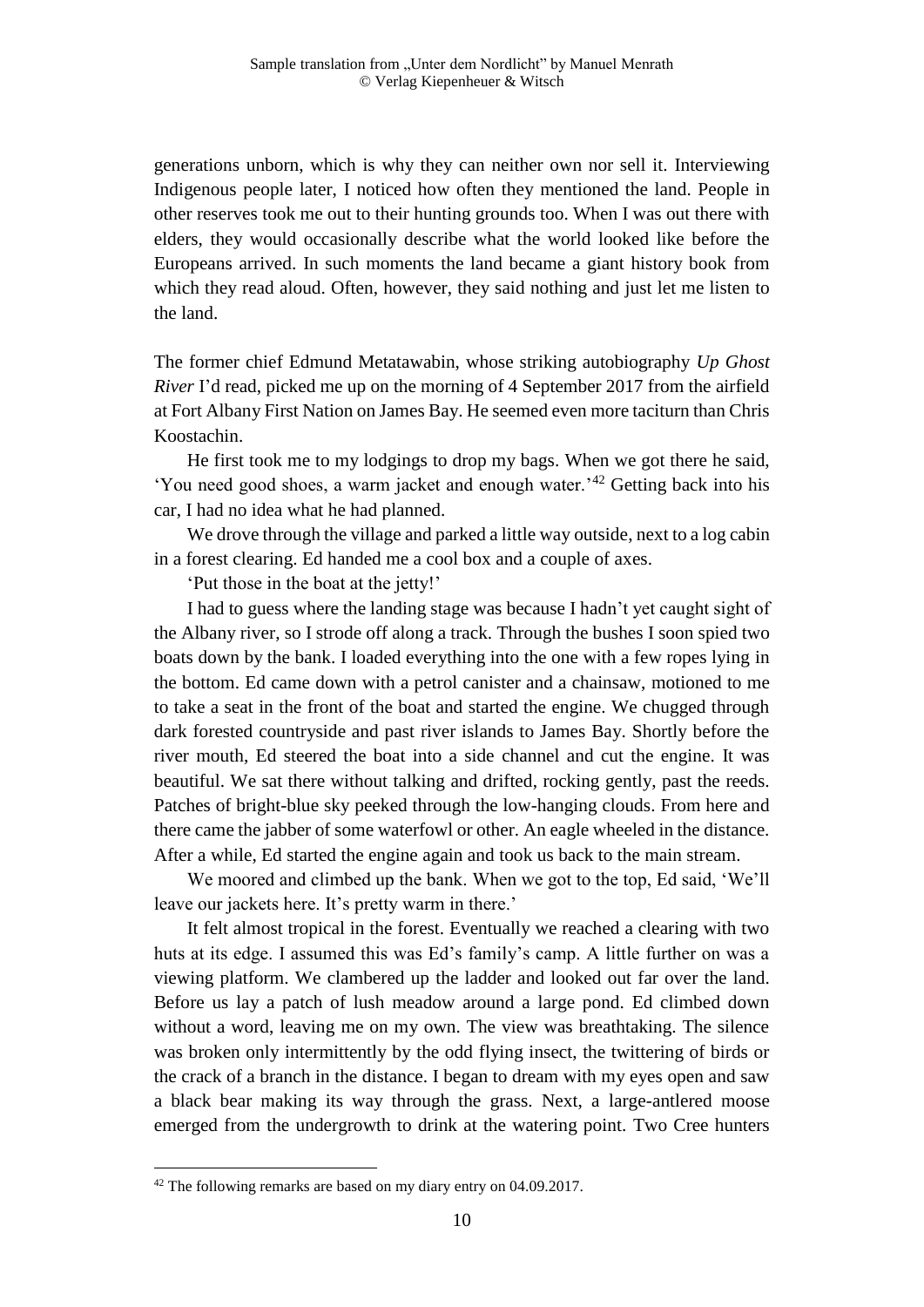stepped silently out of the bushes to my right and, crouching low, stalked the animal with their bows and arrows.

'Let's go!' Ed's cry woke me, and I climbed down to him.

On the way back, we stopped to saw up a dry tree trunk that had been washed ashore. We loaded the chunks of wood into the boat, and towed another trunk along behind us.

It was evening by the time we made it back to the jetty. When we had unloaded everything, Ed invited me to have dinner with him and his wife Joan, then said, 'I deliberately didn't say very much because I wanted you to anticipate. That's essential to survive in our world. We always have to keep our eyes open and anticipate. Also, talk scares away the animals. In the old days, if you saw a moose in the distance in the cold of winter, you only got one chance. If it gave you the slip, your family went hungry. So you had to stay quiet and patient. I left you up there on the platform so you had a chance to hear the silence of the land.'

When I thanked him for our trip, Ed replied, 'No need to thank me. I took you along so you could see a bit of the land, and you helped me saw up that tree trunk. We each got something out of it.' He added with a laugh, 'It was a good deal and all without money, which is worthless out there in the bush. Imagine you're out in the country, many days' walk from the nearest village. What good's a \$100 bill to you then? When it comes to surviving, its only use is to get a fire started quicker. That's all it's worth out in the bush.'43

We talked until it was dark outside. I learned quite a lot about the Crees' traditional worldview. Ed explained that all the creatures of the land were interconnected, and so humans also had a bond with them. A tree was a major source of food for the squirrel, which in turn needed it to clean it and bury its seeds in fertile ground. This produced strong trees and healthy forests, which supported a host of other life.

My mosquito bites were itching and so I questioned whether any creature really needed these pests.

Ed answered, 'If you don't understand this connection, then you aren't spiritual enough. Maybe you're spiritual, but what I understand by spiritual has a deeper meaning. It's got nothing to do with praying the whole time; it's about how you relate to the other creatures around you. We're all part of the same life. You have your job, the squirrel has its job, the tree has its job and the mosquitoes have theirs too. If you understand this relationship, the bite doesn't hurt so much. It becomes just a slight sting, and that's fine. After a while, you won't even feel it any more. And you train your spirit.<sup>'44</sup>

As I replayed the day in my mind that night in my lodgings, I realized how fundamentally different Western culture is from Indigenous culture. Whereas we

<sup>43</sup> Edmund Metatawabin, interview 2, at his home, Fort Albany, 04.09.2017.

<sup>44</sup> Ibid.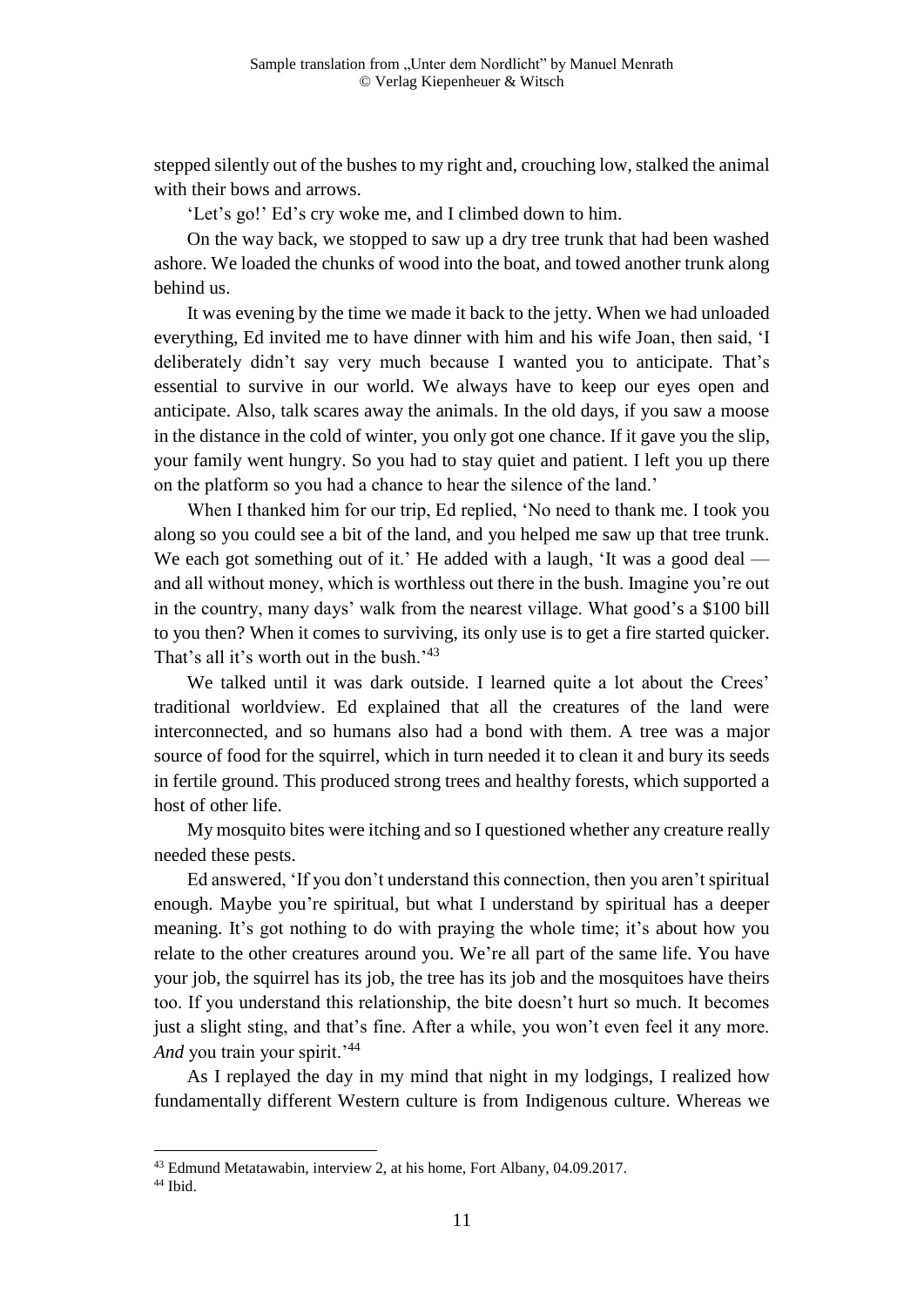natter away, even when we have nothing to say, there are lots of pauses in Cree and Ojibwe conversations. Silence isn't something disagreeable. Also, the elders don't give unequivocal answers to certain questions, opting instead to encourage the other person to reflect.

Adam Fiddler, a former chief from Sandy Lake, once explained it to me like this: 'The elders will never tell you exactly what you have to do. Ask a question and you won't receive a direct answer. They will tell you a story, though, and it is up to you to listen carefully and extract the core message. It's always a lesson. My grandmother never told me how to do this or that. But from listening to her talking to her friends, I learned things from the past. That kind of education was really important to me when I was young.<sup>'45</sup>

Elders play a central role in Indigenous society and are treated with great respect. Individuals are not called 'elders' for reasons of age alone, but more so due to their wealth of experience, their knowledge, their wisdom and their prior deeds for the benefit of the community. It is also worth noting that the telling of Indigenous history is still predominantly an oral tradition. Before the Indigenous people had their own books, an elder was a kind of walking encyclopaedia. As the guardians of knowledge, they were involved in every major decision-making process. This is still true of Indigenous society today. Elders are therefore regarded as the highest authority when it comes to interpreting history and handling political relations with the Canadian state. You must never interrupt an elder but wait until he or she has finished speaking. I wasn't aware of this rule initially and often asked follow-up questions until one day someone pointed it out to me. In addition, you should avoid direct eye contact while listening, since — as in most cultures around the world — this is also seen as being inappropriate. The Cree and Ojibwe adopt most of white people's customs when talking to them. I did notice, however, that some elders were more comfortable sitting alongside me in a car or on a bench as we talked.

Since time immemorial, the ancestors of the Cree and Ojibwe have inhabited to the south of Hudson Bay in the subarctic landscape of tundra, forest and marsh, crisscrossed by rivers and containing about 200,000 lakes. Nowadays the former live near the coast. They call themselves Mushkegowuk or Swampy Cree due to the marshy nature of their region. The Ojibwe have settled further south in an area of forests and lakes. Between the two are the Oji Cree, who are linguistically related to the Ojibwe but consider themselves culturally Cree.

Archaeological excavations have shown that northern Ontario has been settled by humans for the last 5,000 years at least. In 2010, Indigenous fishermen discovered a skeleton in a burial ground not far from the Oji Cree settlement of Kitchenuhmaykoosib Inniniwug on Big Trout Lake. It belonged to a person who,

<sup>45</sup> Adam Fiddler, interview 1, Seattle Coffee House, Thunder Bay, 28.11.2017.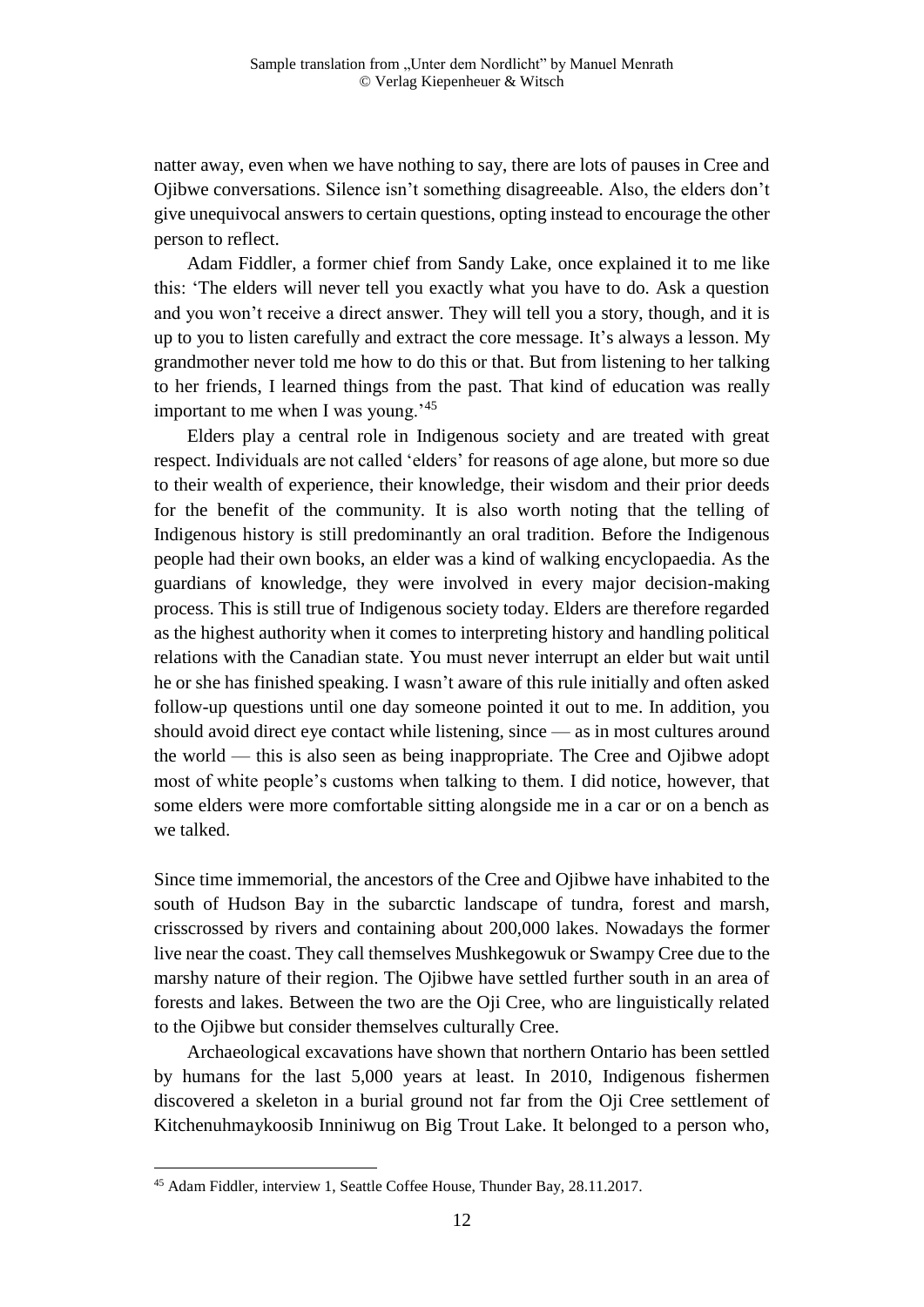analysis showed, had lived  $4,600$  years ago.<sup>46</sup> Indigenous people and archaeologists also found arrowheads and spear tips, tools and rock drawings thousands of years old in several different locations.

Surviving in this inhospitable region with its extremely long winters required precise knowledge of the different ecosystems and their resources, as well as the innovative skills necessary to exploit them to the full using a narrow range of tools.<sup>47</sup> The precondition for this was a knowledge of the land and of how it changed with the seasons.

Christopher Metatawabin, Ed's younger brother, explained to me that the Cree had six seasons: spring (March, April), breakup (May, June), summer (July, August), fall (September, October), freeze (November, December) and winter (January, February). During breakup and freeze, the rivers are no longer navigable. Additionally, you always had to anticipate: 'In each of these six seasons, you have to think ahead to the next one or the one after that and make preparations. If you don't have any wood in the fall, you won't survive the harsh winter. During the freeze, you sometimes have to spend up to six weeks in one place because you cannot travel by sledge or canoe. That's why people collect wood in the fall, and then they use it to make snowshoes, oars or tentpoles during the freeze and have firewood for the winter.'<sup>48</sup>

The Indigenous peoples of northern Ontario moved around the land for millennia as hunters, fishers and gatherers. Roy Morris from Muskrat Dam, who was born on traditional lands, described his experience of moving around as a kid.

'We never stayed in one place. But we weren't just crisscrossing the region at random. People often think that nomads wander around aimlessly. Of course, that isn't true. We knew all the places and sought them out for specific opportunities. There were always good reasons for being in that particular place. When I was a kid and we were in one place, my parents would say, "Hey, let's go there because the berries are ripe now and the fish should be there as well." Then we would paddle off and when we got there, they would spread their nets and pick the berries. Then we would set up camp and stay for about a week. After that, they'd decide to move on because something else was ready in another place, and they wanted to go there to harvest whatever it was. We never travelled around at random. The land is like a house. Inside, you have your bedroom, a kitchen, the living room and the bathroom. You don't just wander around your house for no reason. You have a good reason for going to the kitchen. It's like that with the land too. Also, it tells us when we can harvest. When the partridges fly past, that's the right time to hunt them, but we stop for the rest of the year. And the same applies to the geese. They come for a

<sup>46</sup> www.independent.co.uk/life-style/history/rare-4600-year-old-ontario- burial-lifts-lid-onprehistoric-canada-2008310.html (07.03.2020).

<sup>47</sup> See Olive Patricia Dickason & David T. McNab: *Canada's First Nations. A History of Founding Peoples from Earliest Times*, Don Mills 2009, p. 40.

<sup>48</sup> Christopher Metatawabin, interview 3, Band Office, Fort Albany, 05.09.2017.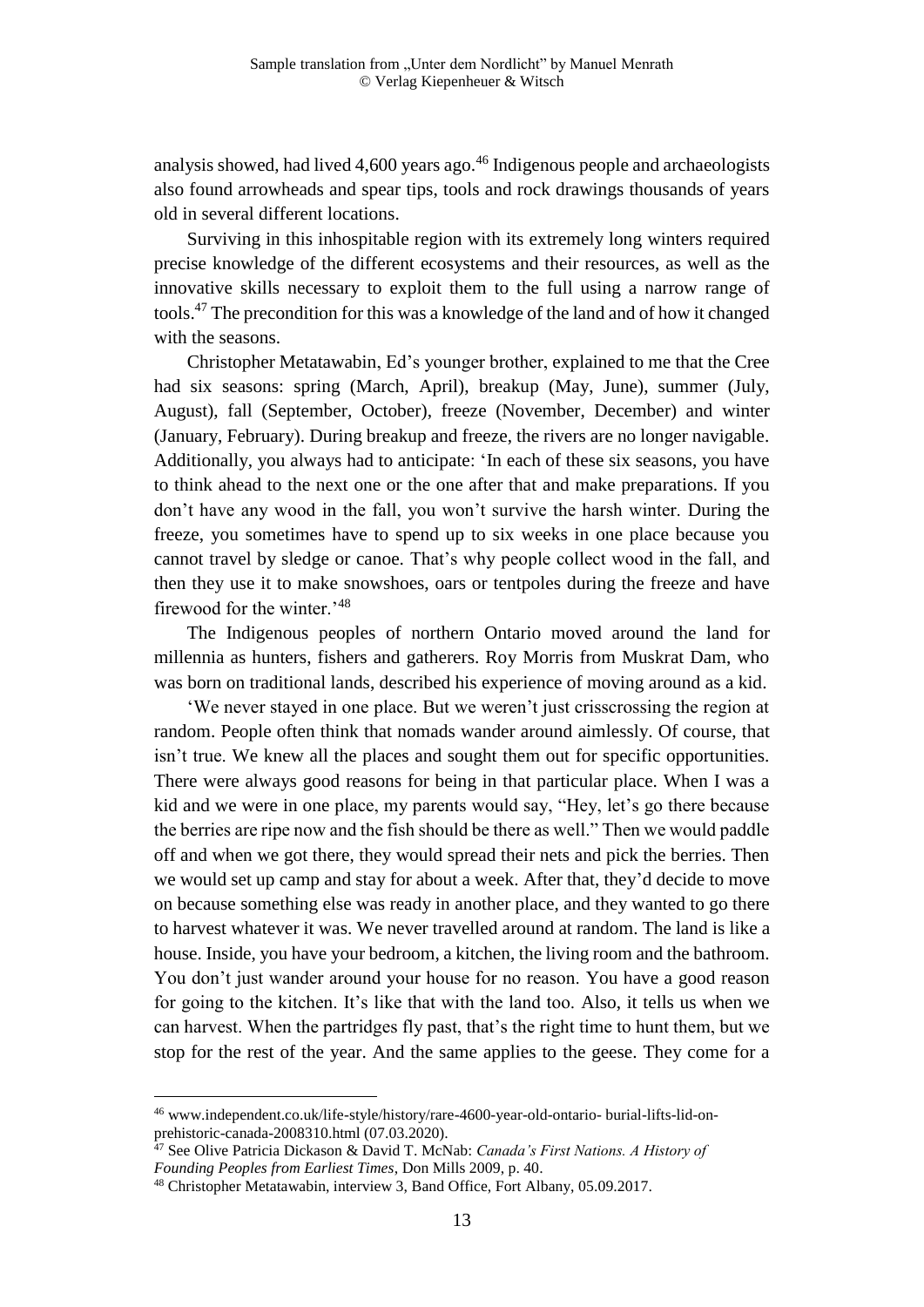week and then they leave again. It's the same with the caribou. They come at a particular time. Society thinks we hunt all the time and overhunt, but we don't. Everything has a time, and the land sets that time.'

The Cree and Ojibwe could read the land. They learned to do so through precise observation and handed down their complex knowledge from generation to generation. As Christopher Metatawabin remarked, 'The strength to survive comes from the bush. The environment gives it to you. It depends how receptive you are and whether you understand the language of nature. When you go out into the land, the trees speak to you. The river speaks to you. The air speaks to you and so do the birds and the animals. You can understand what they say. If a lone wolf appears in the area and howls, then the whole pack comes running because it's told them, "Come here, I've found food." Birds do the same. If a stranger enters your area, the birds tell you, "Something's up. Someone's coming." Now you know that someone's coming and you can get ready. It's the same with the river. Listen to it and it'll tell you if the water level's rising fast. And if you hear thunder, it means that the ice will soon break up. Even the rapids make lots of noises. As you're paddling you can tell you're approaching rapids and whether you can take them or have to go around them on land. Everything speaks to you if you only know how to listen.<sup>'49</sup>

Peggy Beardy from Muskrat Dam remembers how her father would read nature's signs: 'My father could tell the weather by looking at the sky in the evening. He'd look west and say, for example, "OK, tomorrow's going to be a nice day." Because he could read the cloud formations. That's how he knew. He listened too. The wind carries many clues about what the weather's going to do. He taught us to keep an eye on the leaves in summer. If they twist a little, that means the weather's going to turn bad. South of here is the Windigo River. When you hear it nice and loud, as if it were just down here, that means the weather's really bad. Those are just a few examples, but there are many more.<sup>50</sup>

Elders also told me that they got their information about the coming weather from observing the northern lights, the moon or the sun. They take their lead from the stars to tell the days of the month or the time at night.

Ignace Gull, chief from Attawapiskat, named another special skill that helped people survive. 'Everything's important when you grow up on the land. You need good eyes, good hearing, a good sense of smell and a good sense of taste. Touch is important too. We developed another extra sense too. In Cree we call it *mooneseewin*. It's a form of premonition that something's going to happen. You can already see and hear it. That's how I was brought up in the bush, because survival was the most important thing. If something moved under the grass, you had to be able to see it. Animals including migratory birds also have this sense. For

<sup>49</sup> Christopher Metatawabin, interview 9, Band Office, Fort Albany, 12.09.2017.

<sup>50</sup> Peggy Beardy, interview, Learning Center, Muskrat Dam, 01.11.2017.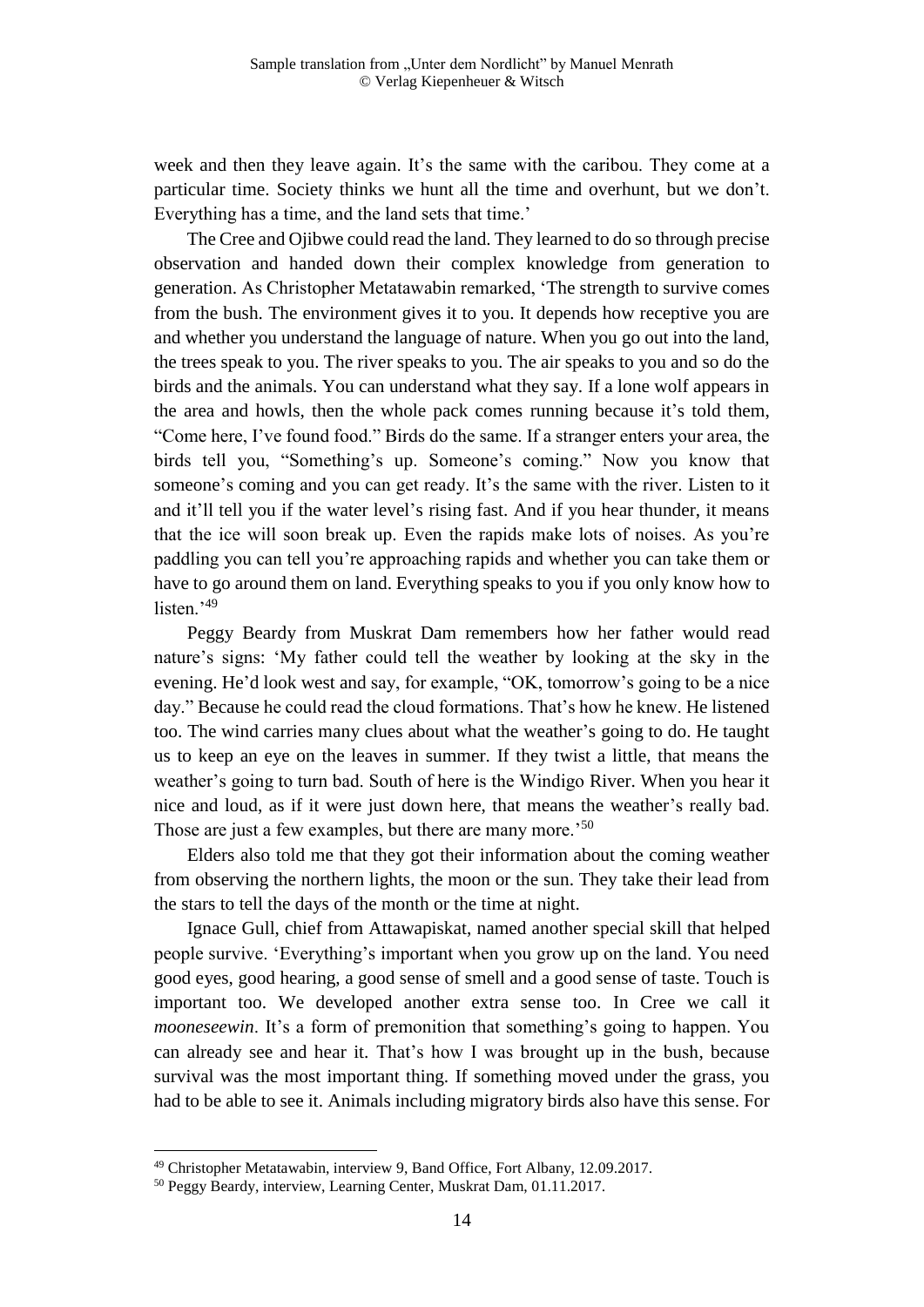example, Canada geese take to the air in late fall and come back down. They feel the approach of cold weather and know they have to move on. That's *mooneseewin*. You sense something. Our ancestors taught us all of this when we were growing up in the bush. Because if you're out in the bush and something happens to you, there's no one there to help you. You have to be able to survive.'<sup>51</sup>

### *The land provides*

The land provided humans with all kinds of medicine. Traditionally the Cree and Ojibwe used well over 50 species of plant for medicine.<sup>52</sup> The elders showed me various medicinal herbs on our excursions — for example the fragrant Labrador tea — and described their purpose.

Ignace Gull told me about an accident. 'One time I injured myself badly with an axe. My grandmother took care of the wound. She looked for willows out in the bush and extracted something from the substance under the bark. She boiled it in hot water and applied it to me, then splinted my leg with a piece of wood. A month later it had all healed. That's how people used to do it, but you had to be healthy and fit to withstand the pain. You had to be mentally, physically and spiritually strong. That was very important if you wanted to survive.<sup>53</sup>

I was treated with natural medicine once on a trip to James Bay. I'd cut my finger, and a Cree took me to a fir-like tree and scraped off a bit of resin before rubbing it carefully onto my wound. This natural plaster had a disinfecting, painkilling effect, and the cut healed quickly. Along with plants, humour and healing rituals were regarded as medicine men and women's best remedies.

The language of the Cree and Ojibwe were also shaped by the land; one elder even went so far as to call it the soul of the land. Adam Fiddler explained the main difference from English to me.

'Our language is visual. If you listen to someone speaking, you can see him painting a picture. "Cup" is *minkwagun* in my language, for example. It means "something you drink out of". "Table" is *weesineewinatik*. That can be translated as "a construction from which you eat food". It's a descriptive language. There are no nouns like "cup", only "something you drink out of". That's why it takes so long when you translate it into English. The elder Sidney Fiddler from Sandy Lake told me that he listened to his grandparents telling legends when he was a boy. He said it was like being at the movies. If you listen to someone, you can really see every detail and you can feel it too. I don't know, I can't really describe the difference. A

<sup>51</sup> Ignace Gull, interview, Band Office, Attawapiskat, 01.08.2018.

<sup>52</sup> Marj Heinrichs & Dianne Hiebert, with the People of Mishkeegogamang: *Mishkeegogamang. The Land, the People and the Purpose. The Story of Mishkeegogamang Ojibway Nation,* Altona 2003, p. 49.

 $53$  Ibid.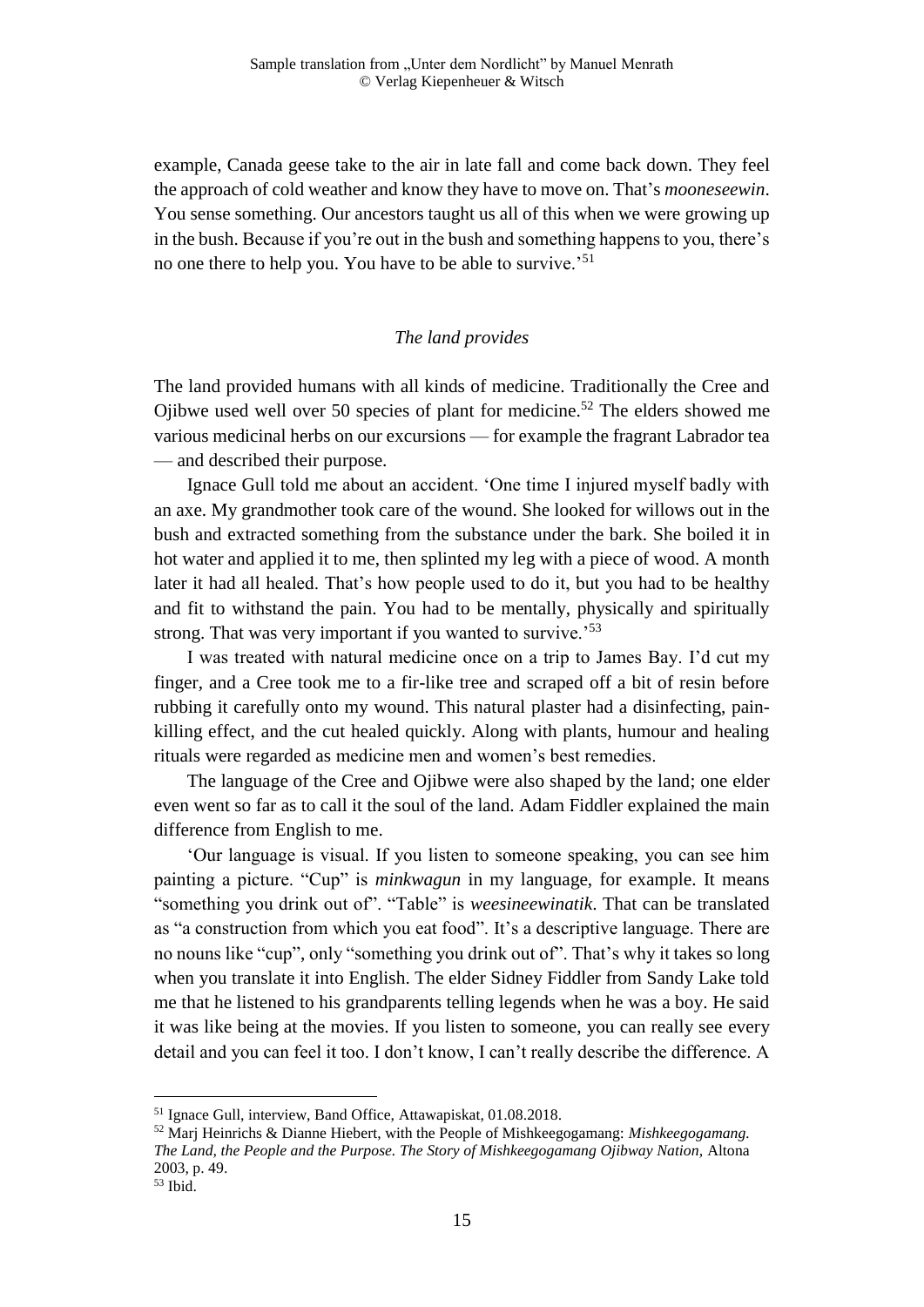conversation between two people is one thing, but when you listen to someone describing something in their own language, you feel a connection with it. You connect with what they're saying and with everything around you. You become one with your surroundings. That's where the idea comes from that we are one with the land. It's not you and the land — you're part of it. Listening to someone, you understand this and feel it. It's a feeling, a way of thinking. Not just words.<sup>54</sup> If I didn't know why you should never interrupt an elder before this conversation, I did now.

The Cree and Ojibwe kept emphasizing to me that they can give precise details in their language of where a river course, a sacred site or a particular patch of forest is. Their language has many expressions about the landscape that simply don't exist in English. The Cree expression *kaskaywae*, for example, means: 'There's a moose up there. Jump out of the canoe and drive it to the other side of the loop in the river while I paddle over there to head it off.<sup>55</sup>

Just as the land moulded their language, it also shaped Indigenous people's worldview and their society. Joe Wheesk thinks that the land is the most important textbook there is because it illustrates everything.

'Everything our language describes revolves around nature. When elders speak, they sound like poets. For instance, if we talk about someone's final days, we use the image of the setting sun. When someone's born, we call it a sunrise. A child flowers in spring. Everything is beginning and getting ready. In summer there's lots of strength around. It's like youth, which is full of energy. Then comes the fall and everything slows down. Your strength diminishes and you calm down. People in their fifties are like the fall. They don't have their children anymore and they are not so busy. Then comes the winter, and the snow turns everything white. Like old people with their white hair. They don't move very much anymore, but they do think back to everything behind them. They remember when they were children and teenagers and adults in their prime. That's why winter's the time of year when old people tell us about the old days. These elders have all these phases of their lives behind them and they can teach us how to avoid disaster, how to lead a good life, how to bring up children and how to hunt.<sup>56</sup>

Joe went on to explain that the Indigenous laws governing social interactions also come directly from the land. 'When our ancestors, who didn't know the Europeans' writing, signed a contract with an X, that held meaning for them. For the white men, an X meant that someone was uneducated, but for the Cree it stood for the four points of the compass, associated with the four laws. X stands for uprightness, friendliness, physical strength and spirituality. These four make up a person, because humans are psychic, emotional, physical and spiritual beings. Uprightness is found in the trees, because they stand straight and tall. Friendliness

<sup>54</sup> Adam Fiddler, interview 2, Seattle Coffee House, Thunder Bay, 28.11.2017.

<sup>55</sup> Lawrence Bluecoat, interview 3, Niska Inn, Fort Severn, Ontario, 05.08.2017.

<sup>56</sup> Joe Wheesk, interview, at his home, Attawapiskat, 02.08.2017.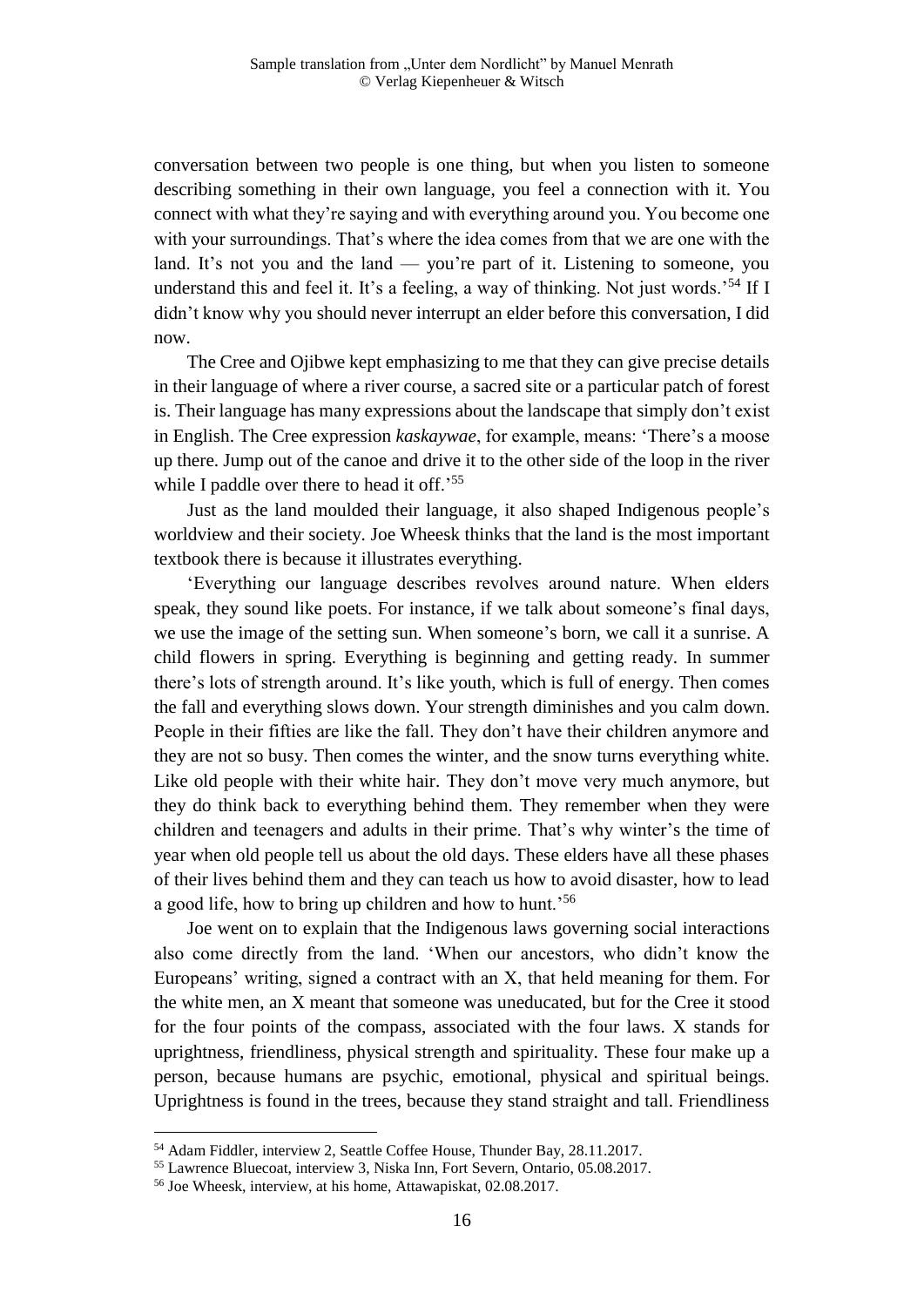is symbolized by sweet grass. Our heads remind us of sprouting plants, which is why we wear our hair long and plait it, as we do with sweet grass. And everything you see, all the birds, is physical. Stone represents spirituality because it's hard. This is the basis of the four natural laws, which correspond to the four elements: sun or fire, water, air and earth. These need sharing because they are what make life possible, because everyone should be equal. That's why the elders understand that we have to share the land with one another and then we will all get on together. We help one another. That's the law. Sharing means helping one another.<sup>57</sup>

Before the Europeans arrived, the Indigenous peoples moved around the land in the north of present-day Ontario in groups of about a dozen people. Two related families would often travel together. They would follow an annual route and go at particular times of the year to particular places where they would set up camp for a specific amount of time. Several families would gather together in summer. This tradition endured far into the 20th century. Modern-day reserves were generally established in these gathering points, which also served as trading posts during the years of the fur trade.

Roy Morris from Muskrat Dam told me about these gatherings. 'People from this region gathered on Big Trout Lake, where we would set up a tipi town over the summer. People even came here from the shores of Hudson Bay and the Prairies. We took care of a lot of business. We made various decisions, for example who should marry who. We also decided who should go trapping with who in the fall and where each group should go. There were all kinds of social decisions to settle. Of course, we also conducted our ceremonies. We also had to make sure that everyone had enough fish while we were there. There were different duties, but it was also a social occasion because we visited one another and exchanged information. In late summer we broke camp and moved back to our traditional camps or to the places we visited to hunt and trap at that time of year. At the same time, the newlyweds were put in the care of a married couple. They had to live together for a year to learn how to work in harmony. It was a sort of training for newly wedded couples.'<sup>58</sup>

Parents arranged marriages for their children, as Stan Beardy, the chief of Muskrat Dam, noted. 'For as long as anyone can remember, we have paid attention to blood lines because we had to prevent inbreeding. That's why parents decided who their children would marry. They chose a suitable partner from an unrelated extended family, a clan. The woman would then leave her clan and join her husband's. In principle, our society is made up of a large number of different clans. Even today, each reserve community has dominant family names going back to a clan. That's how the community is structured. But arranged marriages are no longer the norm. In the past, though, people were very careful and had to ensure the same

<sup>57</sup> Ibid.

<sup>58</sup> Roy A. Morris, interview 1, school, Muskrat Dam, 27.10.2017.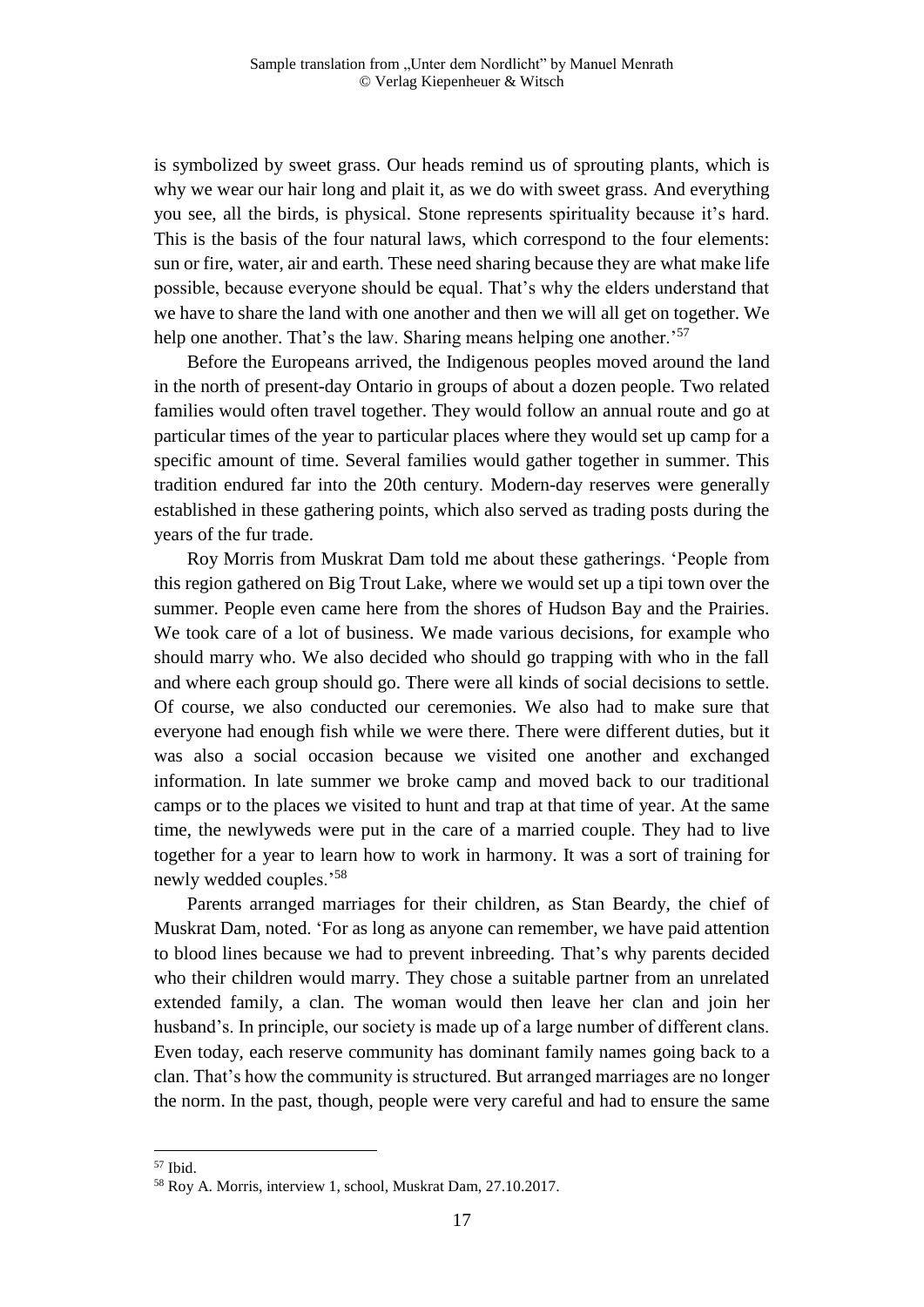blood line does not cross. If you want to survive in a harsh environment, you have to be physically and mentally fit. There was no way of looking after people who weren't healthy.'<sup>59</sup>

In the 19th century, the clan system was the backbone of the Indigenous society south of Hudson Bay. Although they no longer have any role in Cree society, the Oji Cree and the Ojibwe still boast around 20 different clans. They have animal names such as Bear, Beaver and Fox. The word for clan in Ojibwe is *doodem*, which gives us the English word 'totem'. In the Sandy Lake First Nation reserve, for example, five *doodems* are represented: Sturgeon, Sucker, Pelican, Crane and Caribou. People felt a spiritual bond with their *doodem* animal. Each animal was considered to be a teacher, with its own strengths and weaknesses. The more you were aware of these, the easier your passage through life would be. Sometimes people would have their animal symbol tattooed on their face, arm or chest. Whenever two strangers met, they would ask each other: 'Which *doodem* do you belong to?' If they happened to have the same clan name, they would treat each other as brother or sister, even if they were not related. There were occasional conflicts between individual clans, whereas others would join forces. Each was represented in public by a chief, although he was not a leader but rather something akin to a spokesman. People who didn't belong to any *doodem*, perhaps because their father was a European fur trader, could be adopted into one through a ceremony.<sup>60</sup>

Although Indigenous society was not explicitly hierarchical, some individuals were granted a level of respect equal to that afforded to elders. This included shamans, medicine men and women, healers, midwives and people who created works of art or were regarded as outstanding hunters. Shamans could employ their powers either to the community's benefit or detriment. The Cree and Ojibwe have a lot of stories about shamans who kill someone by their thoughts alone. However, there were spiritual defences against these kinds of attacks such as ceremonies and amulets — in the Indigenous conception of the world, every force has a counterforce. If one or other got the upper hand, the balance of the world was disturbed and people had to put it back on an even keel.<sup>61</sup>

This was also the foundation of the Indigenous legal system, which was based on the idea of social inclusion. If someone broke the laws of the community, he or she would be sentenced not by a judge but urged by everyone involved to decide on a punishment for himself or herself. This would involve the perpetrator and the victim sitting with their relatives in a circle to discuss the impact of the crime. The affected person or group would describe their loss. The circle bound everyone

<sup>59</sup> Stan Beardy, interview car 3, on the way from First Lake to Muskrat Dam, 31.10.2017.

<sup>60</sup> See Heinrichs & Hiebert (2003): *Mishkeegogamang*, pp. 219-20; Thomas Fiddler & James R. Stevens: *Killing the Shamen*, Newcastle 2012, p. 6; Stevens (1999): *Legends from the Forest*, p. 16.

<sup>61</sup> See Dickason & McNab (2009): *Canada's First Nations*, p. 57.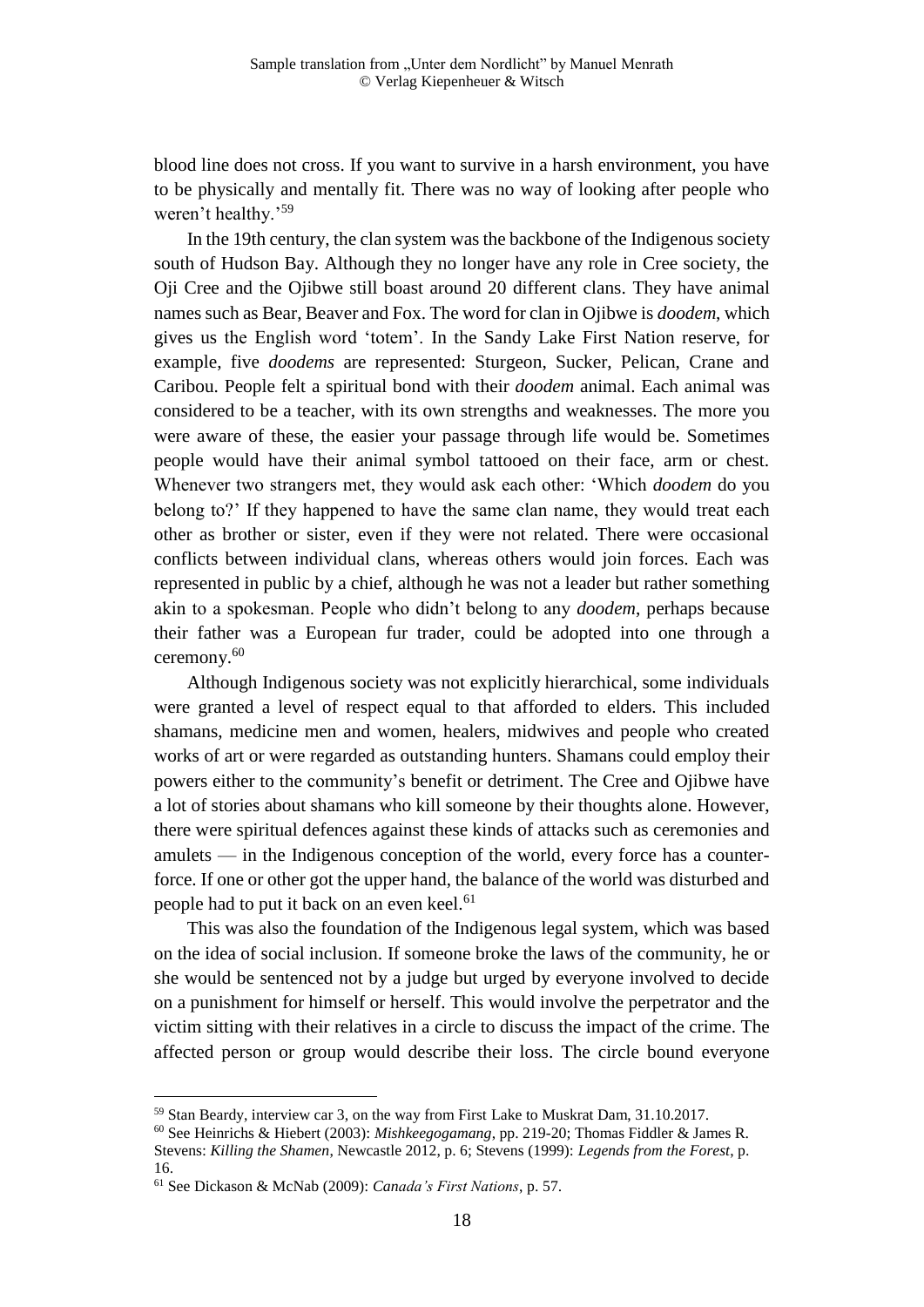together, and the perpetrator was shamed for having broken this bond. Over the course of the conversation, the sentence would gradually become clear and would finally be pronounced by the perpetrator in order to reset the balance. For example, if a man had injured someone so badly that that person could no longer hunt, from then on he would have to take care of the victim's family too. $62$ 

There was a division of labour between men and women, but this dividing line was not set in stone. Men hunted the big game and brought in firewood. Women fished, trapped hares and took care of the children. As every task was essential to the community's survival, however, there was no hierarchy between them. Grandmothers in particular played a central role, as I found out from many conversations with Cree and Ojibwe. They were not only looked up to as elders, but also maintained family cohesion.

Cathleen Sutherland from Fort Albany recalled her *nokum* — the Cree word for 'grandmother' — with great affection. 'Women and men have their own roles, and when I was growing up, my grandmother made sure everyone had enough to eat. She looked after the children and grandchildren. The men did their bit. They collected wood or carried heavy things to the camp. They made sure the tipis were up. My grandmother fished with a net. It was her passion, and she enjoyed picking berries too. She collected medicinal herbs like Labrador tea. Growing up, I saw my grandmother doing all those things. She was a real coordinator too. She liked delegating things to people. For example, she would take her grandchildren along fishing to help her, then she would take out the fish and cook them for everyone. It's funny, actually, because now I do the same. I like delegating too. Looking back, I think, "Oh, I'm following in my grandmother's footsteps." She was my role model. She didn't smoke or drink, and she was very spiritual. She told us the stories and legends of our land. I think she's the person who had the greatest influence on me.'<sup>63</sup>

The Cree and Ojibwe would travel in the warm months in canoes made of birch bark, which were light and were easy to carry on land if they had to avoid dangerous rapids. When there was snow on the ground and the rivers and lakes froze over, they would load their goods onto dog sleds. News would get around, even if the families only met up the following summer.

'As people moved around, they would leave signs in particular spots that others would pass,' says Elder Allan Beardy from Muskrat Dam. 'These messages told people what had gone on in a camp. It was a sophisticated communications system, but the next people would only get the news when they passed the places with the signs a few weeks later.'<sup>64</sup>

<sup>62</sup> See Priska Friedli: *Restoring (the) Balance. Die Rechtspraxis der Yurok und ihre anthropologischen Grundlagen unter Berücksichtigung der Scham*, Master's dissertation, University of Berne 2019: https://nanlegal.on.ca/restorative-justice/ (13.03.2020).

<sup>63</sup> Cathleen Sutherland, interview 1, Band Office, Fort Albany, 08.09.2017.

<sup>64</sup> Allan Beardy, interview 1, Learning Center, Muskrat Dam, 30.10.2017, tr. Peggy Beardy.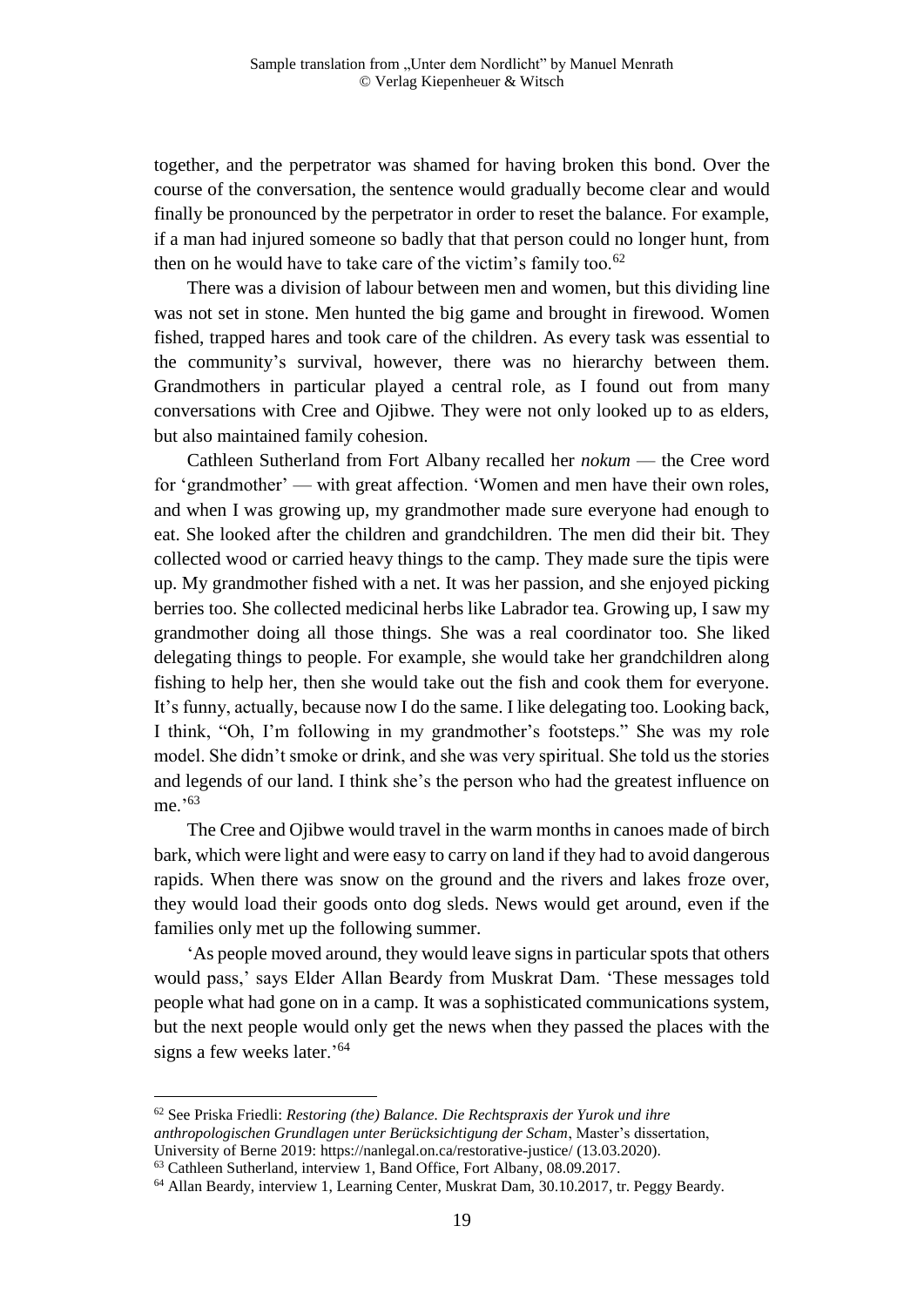The signs were sometimes colourful and provided details of the group's exact location, the direction in which they had moved on, the distance to the next camp and the general situation, for example if someone was sick or had died. Sometimes people also made smoke signals which were visible for miles around in the flat landscape.<sup>65</sup>

In Sandy Lake, the elder Sidney Fiddler once held out a dried mushroom to me. It was quite a lot larger than his hand. I recognized the mushroom, which grew on birch trunks.

Sandy said, 'Nice, eh? Know what this is used for?'

I remembered Ötzi the Iceman had two mushrooms with him and answered, 'As medicine, I imagine.'

Sidney replied, 'Maybe. But our ancestors used these mushrooms to help them take their fire as they moved. It was more practical than kindling a fire by hand using a flint or little arrow when it was cold. The softly glowing embers inside it keeps for a long time. You only had to take the mushroom out of the bag, blow on it, hold a bit of birch bark to it and the flame would come alive.'<sup>66</sup>

The Indigenous peoples of northern Ontario erected various dwellings to protect themselves from the extreme climate: conical tipis, oval wigwams or small log cabins. Tipis, which were used in the icy winters, were made from wooden poles bound together with root twine. They insulated the gaps between the poles with moss and clad the structure with birch bark to waterproof the whole thing.

To build a wigwam, they bent the branches or trunks of young birch trees, embedded them in the ground, tied them together and covered the structure with bark. They would spread out cedar branches on the ground as comfortable bedding. When they moved on, they would leave the wood behind, taking only the birch bark as this was easy to roll up.<sup>67</sup> They would sometimes use animal skins as cladding for their dwellings. The land provided them with everything they needed.

While the men went off hunting for many days, the women would carry out various tasks as well as looking after the children. They cured meat by drying or smoking it, made fishmeal, oil and fat, prepared the animal skins from the hunt, built canoes and made baskets from birch bark or snowshoes. From the tanned moose, caribou and deer hides or the pelts of beavers, hares and otters, they made clothes, gloves and moccasins. Clothes were made from the hides and pelts of the animals the hunters had killed in the autumn when the fur was at its best. They sewed the skins with sinews and nettle fibres, using a bone needle. The brown clothes were embroidered in certain places with prepared porcupine quills and

<sup>65</sup> The Crees of Waskaganish First Nation (ed.): *Search and Rescue Protocol*, Waskaganish s.a., p. 3.

<sup>66</sup> See Heinrichs & Hiebert (2003): *Mishkeegogamang*, p. 54.

<sup>67</sup> Ibid. p. 64.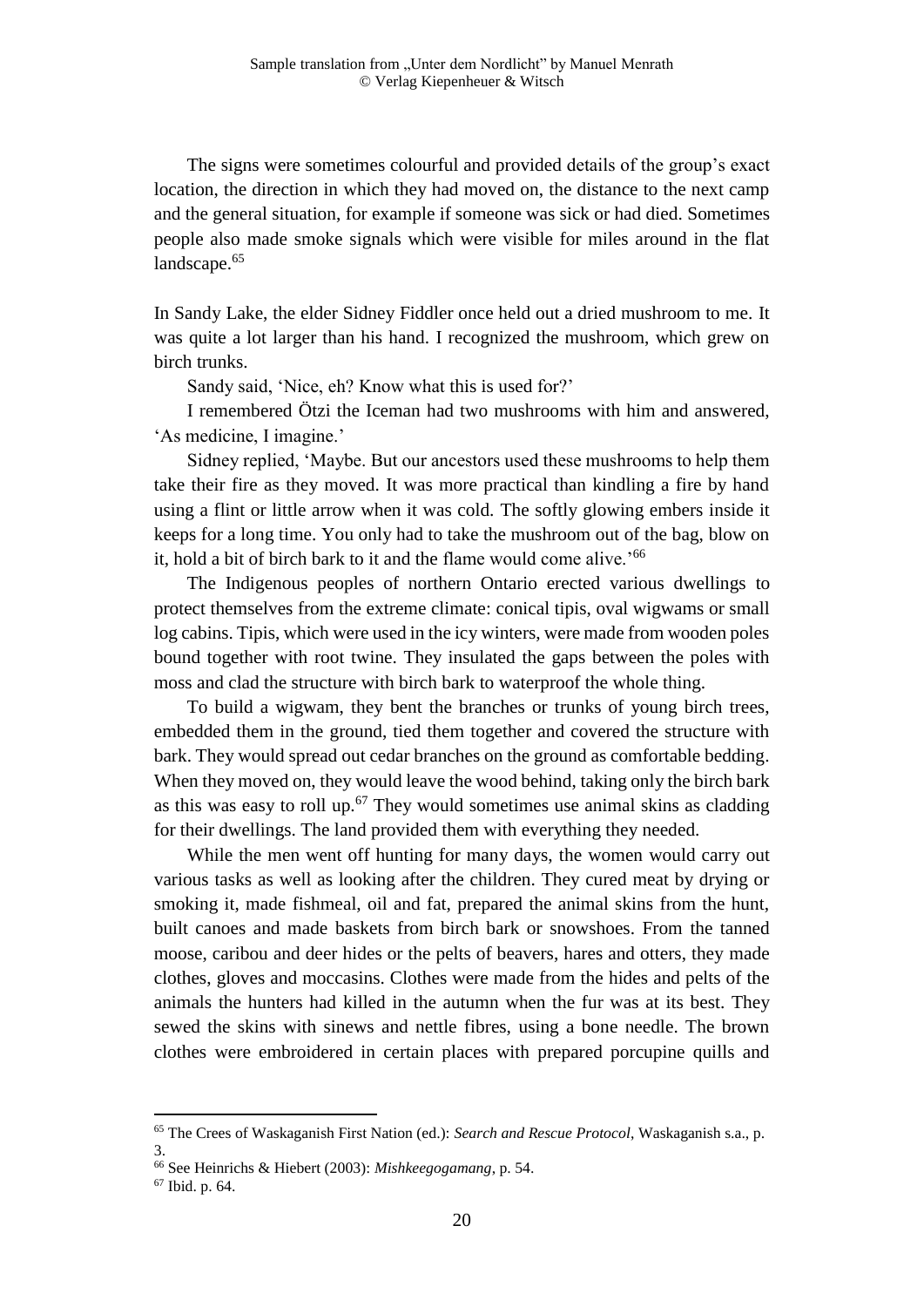sometime painted with blue, yellow, red or green dyes made from berries, flowers and roots.<sup>68</sup>

The Cree and Ojibwe did not regard themselves as the pinnacle of creation. The fact that they needed animals and plants to survive, whereas other creatures could get by perfectly well without humans, taught them to be in awe of other living beings. According to Indigenous myths, humans had also been introduced to the world after the other creatures, and were therefore neither more nor less important than them. Whenever a hunter killed an animal with his bow and arrow or spear, he would make an offering.

Catherine Sutherland remembers stories about her great-grandfather. 'Our people lived off moose, caribou, geese and fish. They always gave an offering in return for taking the animals' lives. This was somewhat lost when they forced people to leave for the reserves, but now it's on its way back. My generation always makes offerings of tobacco before killing an animal. According to family stories, my great-grandfather took very few things with him when he went out to hunt caribou or moose. Life was different back then. It was hard. My great-grandmother used to say, "I don't know how he does it. He only takes a few things with him when he goes away for weeks and then brings back lots of food for the whole family." I think — well, my uncle told me — that he did ceremonies out there to establish a bond with the animals so they would give their lives and he could feed his family.'<sup>69</sup>

For the Indigenous peoples south of Hudson Bay spirituality was part of daily life. Prayers and rituals were commonplace. There was also a wide range of ceremonies accompanied by chanting and drumming. Their purpose was to strengthen and protect the community, to bring them luck in the hunt and reconcile them with the animals they had to kill.

Furthermore, the dead did not go on to some distant hereafter but remained by their descendants' side. They would appear to them in dreams and visions and offer advice for the present and the future. Some sites where people had had spiritual experiences were especially important. The Cree and Ojibwe sought them out to hold ceremonies there. They would, for example, engage in ritual fasting for several days and embark on visionary journeys to find answers to important questions. A central element in this was the so-called 'shaking tent'. This involved a few people gathering around a small, closed tent in which a shaman might sit. The people outside would begin to sing and drum until the shaman entered into a trance and made contact with the spirit world. Animal voices would announce the spirit beings, and the tent would quiver. Then those outside would ask their questions and generally received answers. The ceremony could also be carried out by a single person capable of communicating with people far away, among other things. The

<sup>68</sup> Ibid. pp. 60 *ff*.

<sup>69</sup> Cathleen Sutherland, interview 2, Band Office, Fort Albany, 08.09.2017.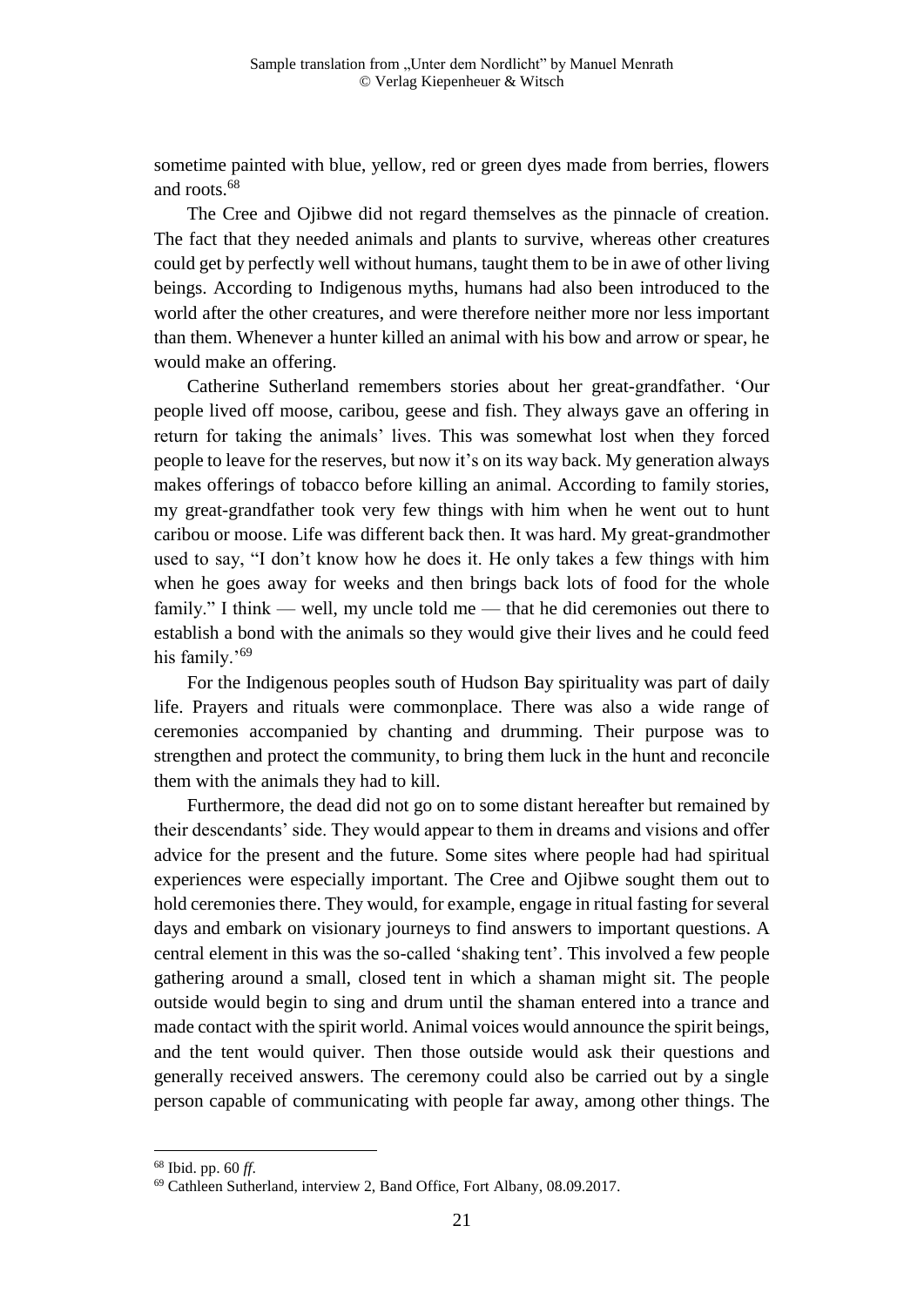shaking tent, which is still occasionally used today, also served to heal illnesses and ward off spells.<sup>70</sup> From time to time, the community was threatened by demonic creatures who caused great damage. One such monster was the universally feared *wendigo*. This spirit being could take possession of a person and drive them so mad that they turned cannibal. The person possessed by the *wendigo* would have to be killed and his or her heart was burnt.<sup>71</sup>

Indigenous culture has continuously changed and adapted over the centuries, and yet certain core features, which have characterized Indigenous peoples since time immemorial, have survived. One of these, as will have become clear in this chapter, is their attachment to their land and ancestors, spirituality and a conception of hospitality based on the principle of sharing. I experienced all of these things when I had the pleasure of being the guest of the Cree and Ojibwe in northern Ontario.

One time, I was travelling with Mike Metatawabin from Fort Albany on a sunny summer day and said, 'We're lucky the weather's so splendid.'

Calmly, he answered, 'The weather may be good for us, but it is too hot for the animals and they are suffering. So in fact, to us Cree, it is bad weather because we empathize with the animals.'

Another time, I was able to taste smoked moose meat in a reserve. It was delicious, and I asked my host, 'Why can't you buy this wonderful meat in shops?'

His answer was: 'The Creator gave us moose so we wouldn't go hungry, not to sell.'

I also learned that there's a thing called 'Indian time'. I was planning to go to a Sunday Anglican service in Muskrat Dam to see what a church service on a reserve was like. I'd read somewhere that it started at 10 o'clock, so, as an overpunctual Swiss person, I arrived at the church at ten to and was astonished I couldn't open the door. Shortly after ten, Roy Morris, who is both the community's headmaster and the vicar, turned up.

I asked him if church didn't start at ten, and he replied, 'Yeah, yeah, ten o'clock's right.'

'But it's already five past.'

i<br>L

'That may be. You know, in our culture no one wants to push in, it's not the done thing, so nobody wants to be first. People will come along together soon, you'll see.'

He was to be proved right, and the service could begin at quarter past ten — on the dot, by Indian time.

 $70$  This information is based on statements by elders such as Louis Bird from Peawanuck with whom I talked about the 'shaking tent' in 2017 and 2018.

<sup>71</sup> www.legendsofamerica.com/mn-wendigo/ (12.03.2020).